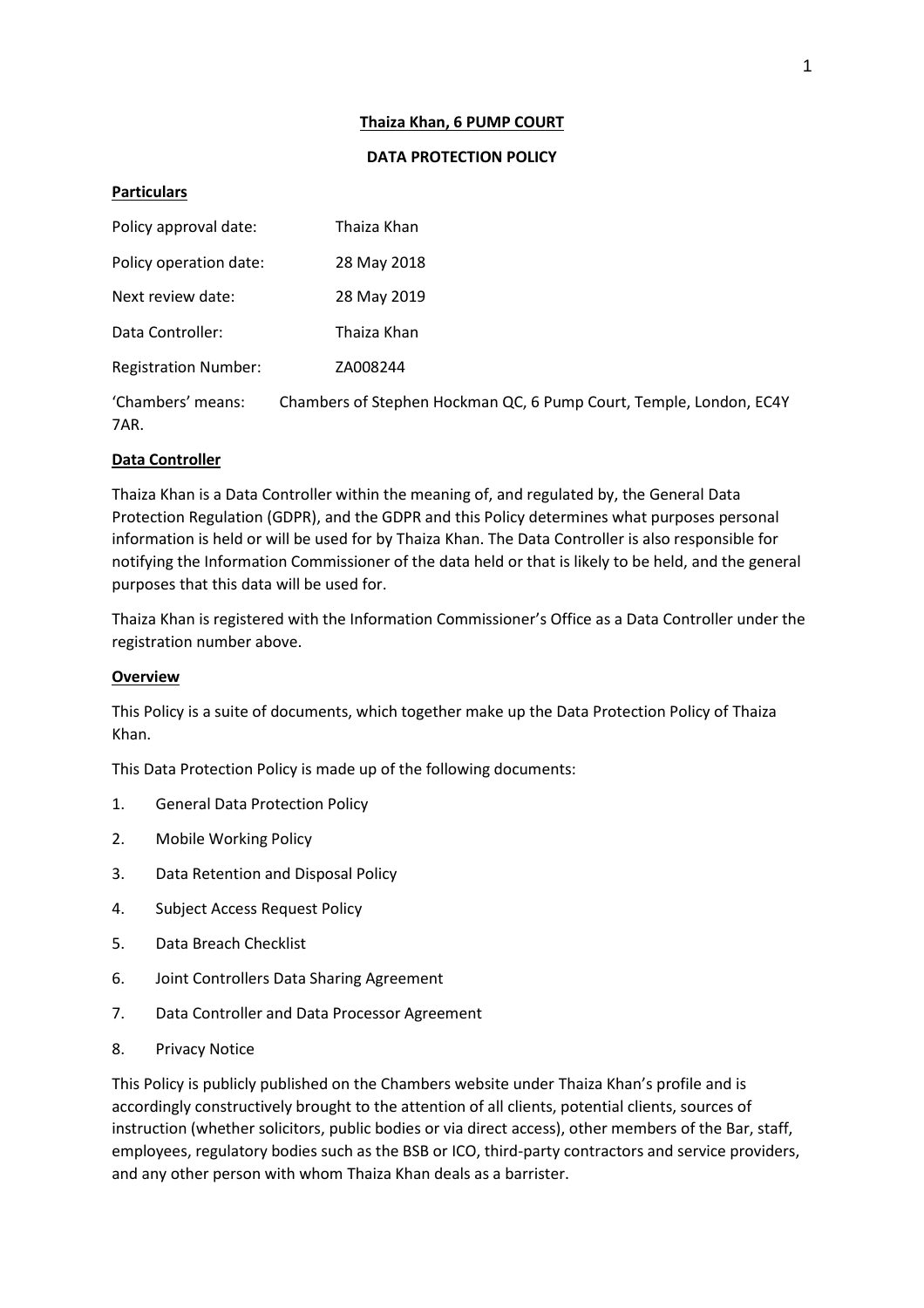This Policy will govern all aspects of Thaiza Khan's practice and activities as a Data Controller.

The Joint Controllers Data Sharing Agreement and Data Controller and Data Processor Agreement making up part of this Policy will be binding upon any person, organisation or body with whom Thaiza Khan engages with respectively as a Joint Data Controller with Thaiza Khan or as a Data Processor instructed or contracted by Thaiza Khan.

Thaiza Khan also adheres to 6 Pump Court's Data Protection, Privacy and Information Management Policy, which is publicly available on Chambers' website.

### **Definitions**

Personal data Any factual information or expressions of opinion relating to an individual where that individual can be identified directly from that information or in conjunction with any other information coming into the possession of the data holder.

Data Controller The individual or organisation controlling personal data that decides the purpose of processing personal information, including what information will be processed and how it will be obtained.

Data Processor An individual (other than an employee of the Data Controller) or organisation that processes personal information whilst undertaking a business activity or contracted service on behalf of the Data Controller.

Data processingAny business activity or contracted service that involves using personal, corporate or other information for any purpose, including obtaining, recording, holding, viewing, storing, adapting, altering, deleting, disclosing. This is not restricted to computer processing but includes manual files and verbal discussions.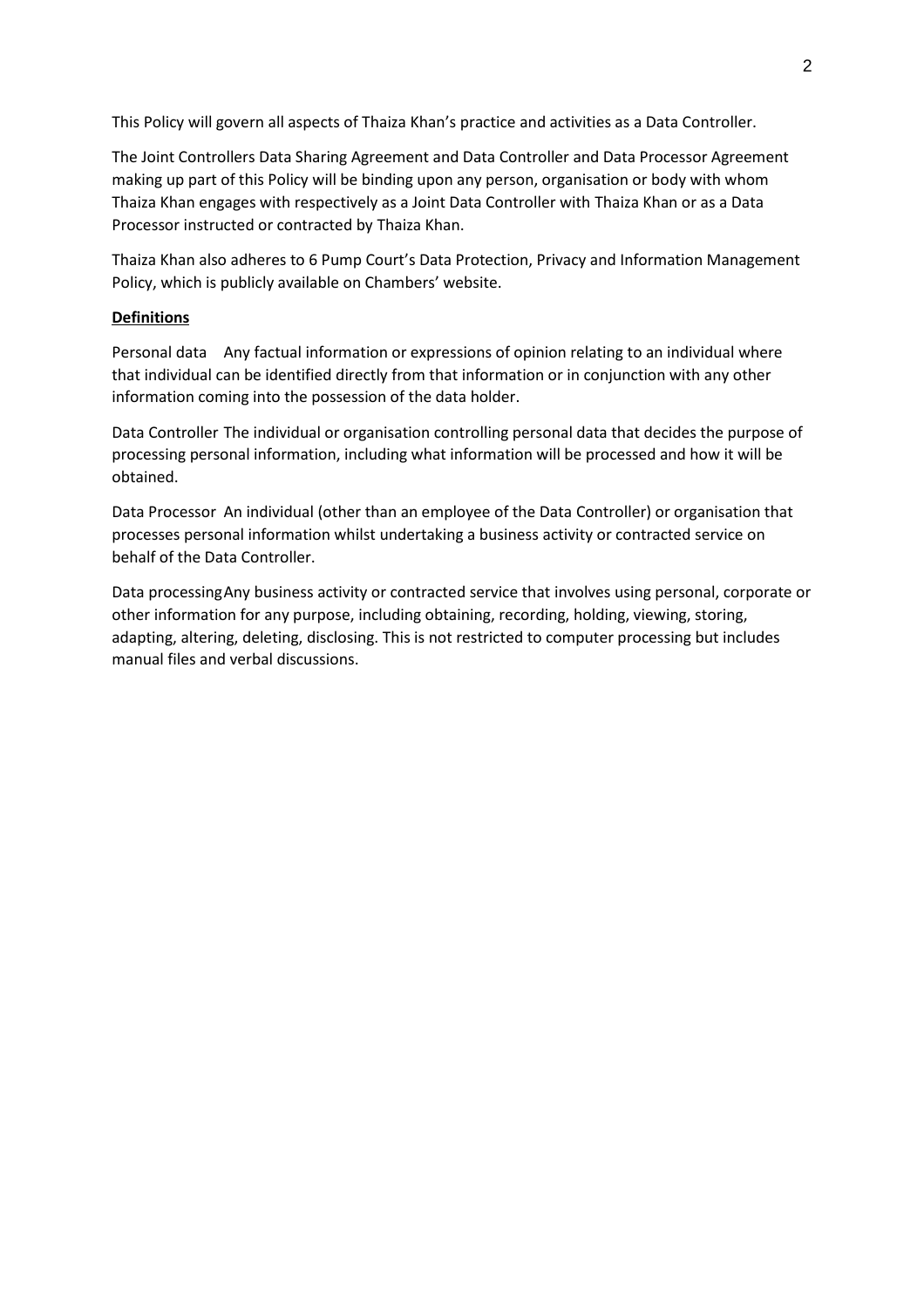### **General Data Protection Policy**

#### **Introduction**

Thaiza Khan needs to gather and use certain information about individuals.

These can include clients, customers, suppliers, business contacts, employees and other people the practice has a relationship with or may need to contact.

This Policy describes how this personal data must be collected, handled, stored to meet the practice's data protection standards – and to comply with the law.

#### **Why this Policy Exists**

This General Data Protection Policy exists to ensure that Thaiza Khan:

- $\Box$  Complies with GDPR and follows good practice
- $\Box$  Protects the rights of staff, clients, customers and partners
- $\Box$  Is open about how individuals' data is stored and processed
- $\Box$  Is protected from the risks of a data breach

This Policy applies the provisions of the GDPR to Thaiza Khan's practice and ensures compliance with the same.

#### **Data Protection Law**

The GDPR describes how organisations must collect, handle, and store personal information.

These rules apply regardless of whether data is stored electronically, on paper or on other materials.

To comply with the law, personal information must be collected and used fairly, stored safely and not disclosed unlawfully.

The GDPR is underpinned by six important principles. They say that personal data must be:

- 1. Processed lawfully, fairly, and transparently
- 2. Collected for specific, explicit, and legitimate purposes
- 3. Adequate, relevant, and limited to what is necessary for processing
- 4. Accurate and, where necessary, kept up to date.
- 5. Kept in a form such that the Data Subject can be identified only as long as is necessary for processing
- 6. Processed in a manner that ensures appropriate security of the personal data

This Policy will be updated as necessary to reflect best practice in data management, security, and control and to ensure compliance with any changes or amendments made to the GDPR.

### **People, Risks and Responsibilities**

People

This Policy applies to: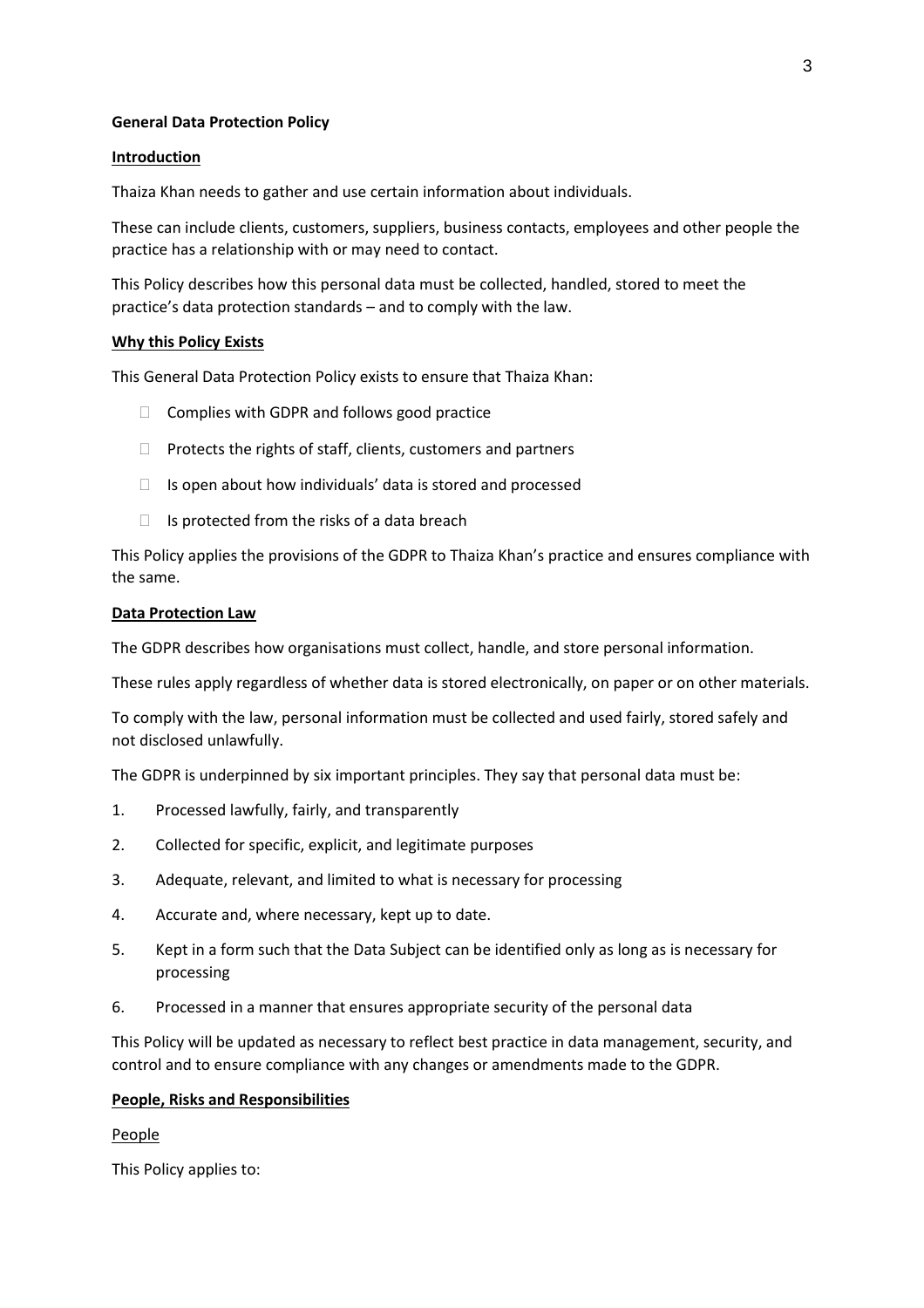- □ Thaiza Khan
- $\Box$  All employees or staff of Thaiza Khan or Chambers, including volunteers, work experience students or support staff
- $\Box$  All contractors, suppliers and other people working on behalf of Thaiza Khan

It applies to all data Thaiza Khan holds relating to identifiable individuals. This can include but is not limited to names of individuals, postal addresses, email addresses, telephone numbers, financial data, business names, plus any other personal sensitive information relating to individuals.

### Risks

If personal data is not processed in accordance with this Policy and the GDPR generally, there is a risk of sanction against Thaiza Khan by way of ICO penalty, prosecution or reputational damage, or of loss occasioned by compensation, damages and costs payable under a civil claim or complaint by a data subject.

### Responsibilities

Thaiza Khan and everyone who works for Thaiza Khan either directly or indirectly has responsibility for ensuring data is collected, stored and handled appropriately.

This Policy will be updated as necessary to reflect best practice in data management, security, and control and to ensure compliance with any changes or amendments made to the GDPR.

### **General Data Protection Policy Information**

Thaiza Khan will, through appropriate management and strict application of criteria and controls:

- $\Box$  Observe fully conditions regarding the fair collection and use of information
- $\Box$  Meet its legal obligations to specify the purposes for which information is used
- $\Box$  Collect and process appropriate information, and only to the extent that it is needed to fulfil its operational needs or to comply with any legal requirements
- $\Box$  Ensure the quality of information used
- $\Box$  Ensure appropriate retention and disposal of information
- $\Box$  Ensure that the rights of people about whom information is held, can be fully exercised under the GDPR. These include:
	- o The right to be informed
	- o The right of access
	- o The right to rectification
	- o The right to erase
	- o The right to restrict processing
	- $\circ$  The right to data portability
	- o The right to object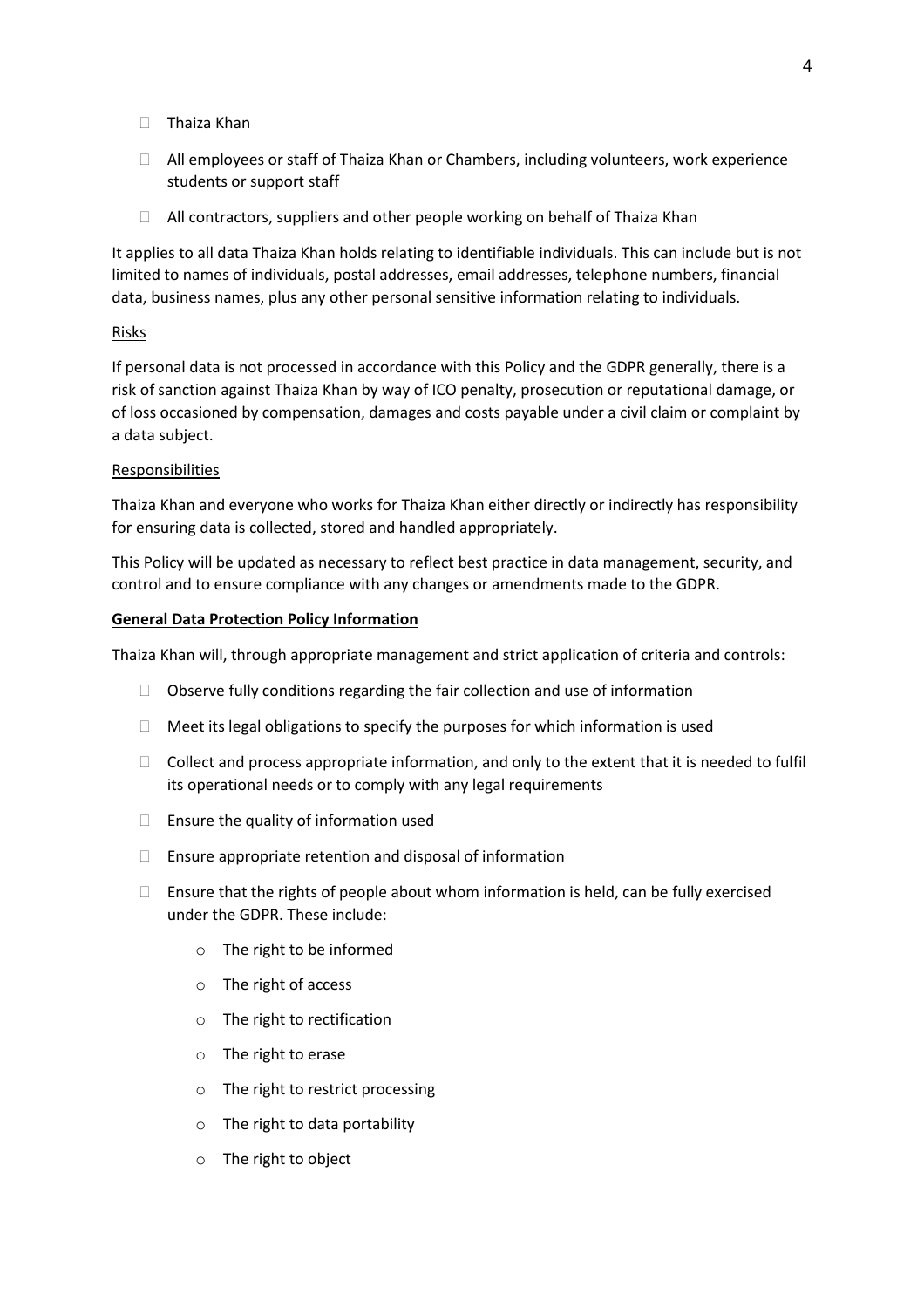- o Rights in relation to automated decision making and profiling.
- $\Box$  Take appropriate technical and organisational security measures to safeguard personal information
- $\Box$  Ensure that personal information is not transferred outside the EEA without suitable safeguards
- $\Box$  Treat people justly and fairly whatever their age, religion, disability, gender, sexual orientation or ethnicity when dealing with requests for information
- $\Box$  Set out clear procedures for responding to requests for information

#### **Data Storage**

Information and records relating to service users will be stored securely and will only be accessible to authorised staff and Data Processors.

Information will be stored for only as long as it is needed or required statute and will be disposed of appropriately.

Thaiza Khan will ensure all personal and company data is non-recoverable from any computer system when that system comes to be disposed of.

#### **Data Access and Accuracy**

All data subjects have the right to access the information Thaiza Khan holds about them, except where specific exemptions apply to a legal professional. Thaiza Khan will also take reasonable steps ensure that this information is kept up to date.

In addition, Thaiza Khan will ensure that:

- $\Box$  Everyone processing personal information understands that they are contractually responsible for following good data protection practice
- $\Box$  Everyone processing personal information is appropriately trained to do so
- $\Box$  Everyone processing personal information is appropriately supervised
- $\Box$  Anybody interested in making enquiries about handling personal information knows what to do
- $\Box$  Enquiries about handling personal information are dealt with promptly and courteously
- $\Box$  The manner in which personal information is handled is explained clearly
- $\Box$  There will be a regular review and audit of the ways personal information is held, managed and used
- $\Box$  There will be a regular assessment and evaluation of the methods and performance in relation to handling personal information
- $\Box$  All Chambers staff are aware that a breach of the rules and procedures identified in this Policy may lead to disciplinary action being taken against them

#### **Disclosure**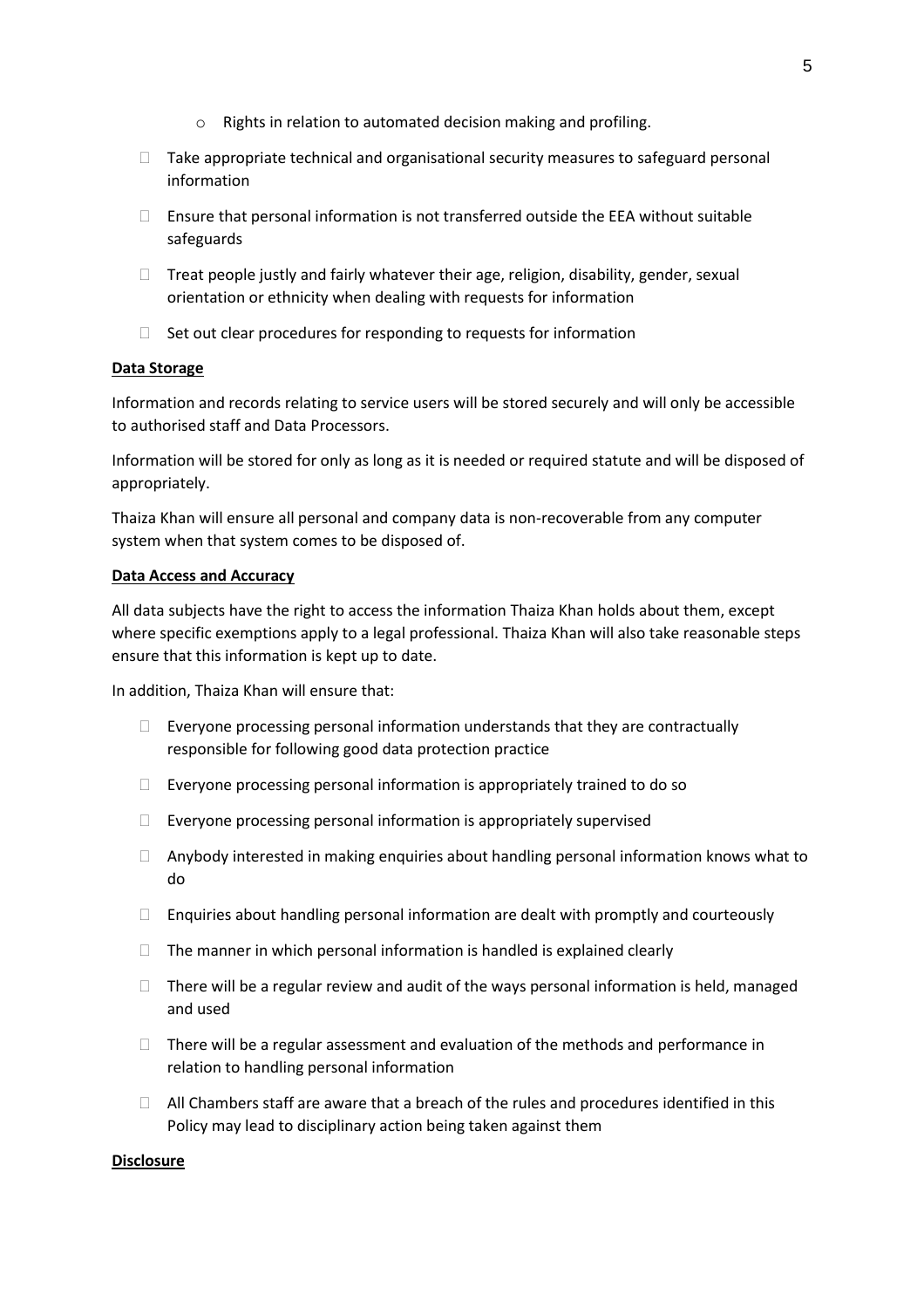Thaiza Khan may share data with agencies such as government departments and other relevant parties.

The data subject will be made aware in most circumstances how and with whom their information will be shared. There are circumstances where the law allows Thaiza Khan to disclose data (including sensitive data) without the data subject's consent.

These are:

- $\Box$  Carrying out a legal duty or as authorised by an appropriate government body
- $\Box$  Protecting vital interests of a data subject or other person
- $\Box$  The data subject has already made the information public
- $\Box$  Conducting any legal proceedings, obtaining legal advice or defending any legal rights
- $\Box$  Monitoring for equal opportunities purposes i.e. race, disability or religion
- $\Box$  Providing a confidential service where the data subject's consent cannot be obtained or where it is reasonable to proceed without consent: e.g. where Thaiza Khan would wish to avoid forcing stressed or ill data subjects to provide consent signatures.

### **Data Protection Training**

Thaiza Khan will ensure that any employees that work on data controlled by Thaiza Khan are trained in data protection obligations and particularly this Policy annually.

If new members of staff commence work they will be provided with data protection training within the first month of employment.

Thaiza Khan keeps a register of all training provided to staff.

### **Non-Conformance**

Thaiza Khan will self-report any data breaches to the ICO in accordance with the Data Breach Checklist below.

Any employee, staff member or worker of Thaiza Khan or of Chambers found to have violated this Policy may be subject to disciplinary action, up to and including termination of employment.

Any third-party Data Processor which processes data controlled by Thaiza Khan which fails to conform to the obligations under the GDPR will have action taken against it, either to terminate, suspend or reconsider such an instruction.

In case of any queries or questions in relation to this Policy please contact Thaiza Khan via Chambers.

### **Practical Information on Data Processing**

Thaiza Khan processes personal data and sensitive personal data as follows:

1. Personal data is usually received either by hard copy or electronically. Hard copy personal data is usually received in Chambers where it is stored securely in the Clerks Room or equivalent until collected in person by Thaiza Khan. Electronic personal data will usually be received by email, on removable storage media such as rewritable disks, or by download link.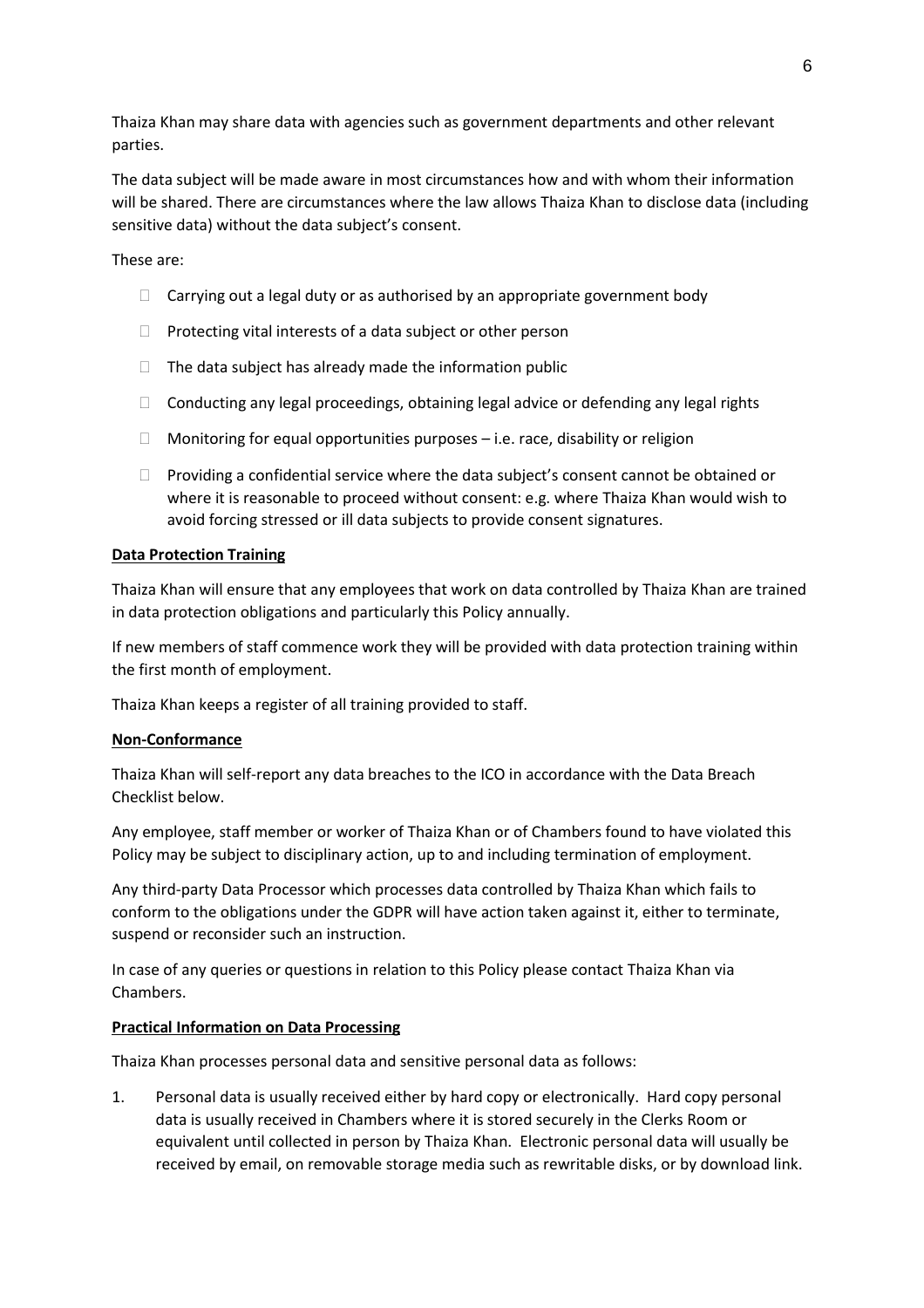Such personal data will sometimes be processed by Chambers' clerks on behalf of Thaiza Khan by first receiving the personal data to be forwarded on to Thaiza Khan.

- 2. Personal data making up contact details and emails will be stored on Chambers' case management system and on email systems and on devices operated by Chambers' clerks as well as on Thaiza Khan's systems, in order that data subjects can be contacted by both Thaiza Khan, Chambers' clerks and by other members of Chambers when instructed on a case or if a case needs to be returned inside or outside of Chambers, and for Chambers to process Thaiza Khan's fee invoices.
- 3. When hard copy papers are passed to Thaiza Khan they will then be stored securely in Chambers, or taken out of Chambers for the purpose of Court hearings or to be worked on remotely in accordance with Thaiza Khan's Mobile Working Policy.
- 4. When electronic documents or files are passed to Thaiza Khan they will be saved onto Thaiza Khan's work system, which uses cloud computing to store these documents remotely and locally on a desktop computer, a laptop, a tablet computer and a smartphone.
- 5. Electronic documents which are processed by Chambers' clerks as well as being passed to Thaiza Khan by being attached to email will be saved to Chambers' case management system by the clerks and held securely by Chambers as a Data Processor for Thaiza Khan.
- 6. When a case is complete the hard copy papers will be returned to the professional client if there is one. Papers relating to a direct access client's case will be retained unless requested otherwise.
- 7. When a case is complete the electronic file storing all data relating to that case will be marked accordingly, and will be reviewed under Thaiza Khan's Data Retention and Disposal Policy.
- 8. Personal data may be shared with third parties, including third-party Data Processors, such as witnesses, experts, other members of Chambers, employees of Chambers (such as Clerks), judges or other decision-makers or tribunals, or recipients of marketing materials, but only ever for Thaiza Khan's legitimate interests as a barrister. Thaiza Khan will at all times adhere to the BSB Code of Conduct on client confidentiality.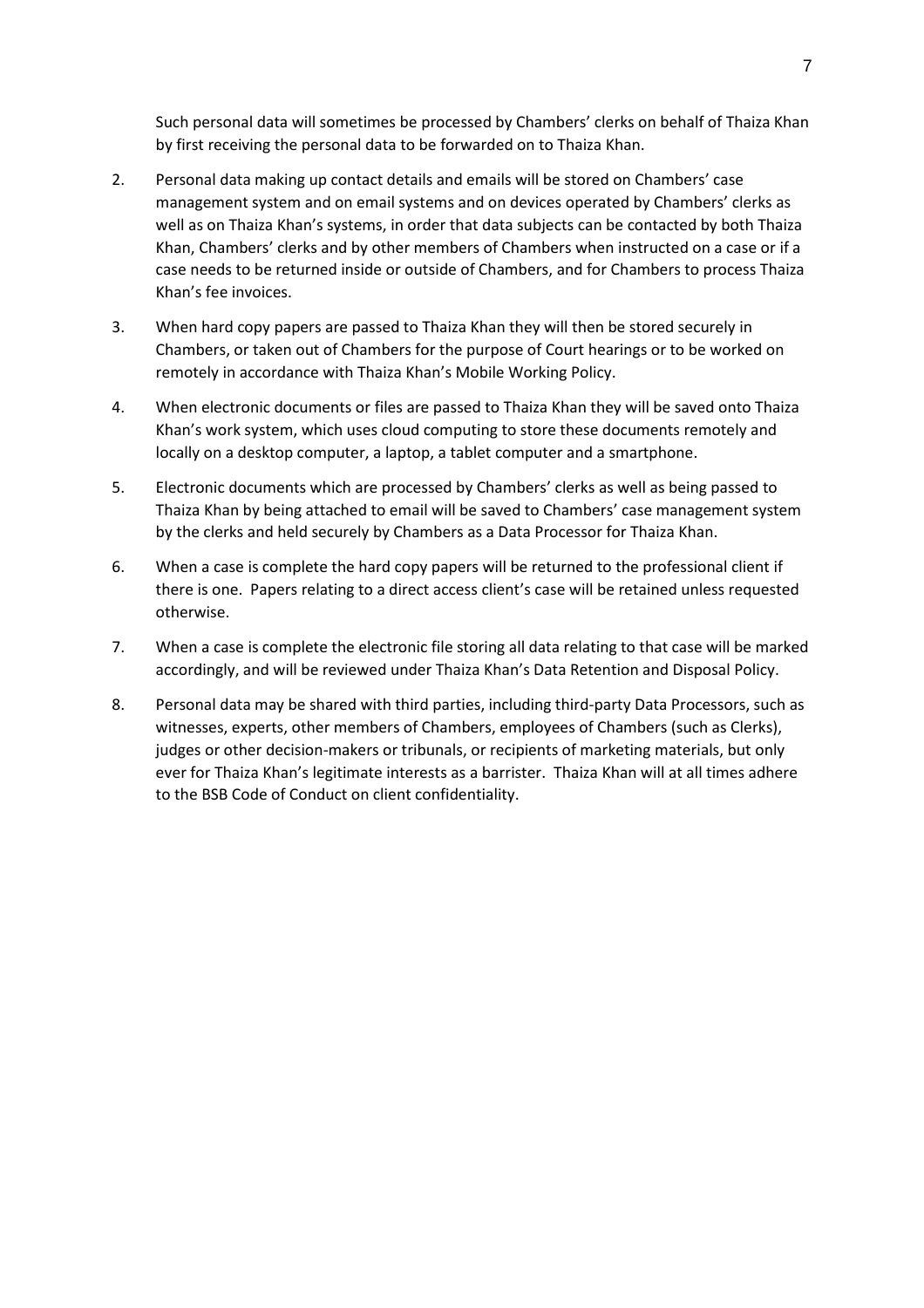### **Mobile Working Policy**

## **Introduction**

This Policy applies to Thaiza Khan and any Data Processor instructed on Thaiza Khan's practice who may remove case files, papers or other personal data from the precincts of Chambers' offices for the purposes of work.

# **Hard Copy Materials**

Thaiza Khan will adhere to the following rules on paper and other hard copy materials:

- 1. Thaiza Khan will not remove client files or data from Chambers for any other reason than carrying out legitimate processing activities.
- 2. All files or case papers leaving Chambers are to be stored in an appropriately secured bag or box which remains under the control of the responsible person at all times.
- 3. Case files or papers will never be left freely available in any common area where they may be read by other individuals, e.g. unattended in court, in advocates' rooms in courthouses, in coffee shops, or at home.
- 4. Case files will not be left in a position where another person entering the room or looking through a window might inadvertently read them.
- 5. Case files will never be read or worked on in public where they can be overlooked by members of the public, including working on phones or laptops.
- 6. Case files may be worked on at home provided that the material is put away in a nonportable container when not in use. There will be appropriate physical security measures in place any files are stored for example, the use of burglar alarms and / or a lock on the room the files are in.
- 7. All case files will be moved securely. On public transport case files will not be left unattended. If travelling by private car, where practicable, they will be kept out of sight and stored as inconspicuously as possible. Case files should not be left in a car unattended except where the risk is less of a risk than them being taken away. Case files should never be left in a car overnight.
- 8. Thaiza Khan will not dispose of hard copy papers that contain any client data outside of Chambers, including handwritten notes, post-its etc. All hard copy paper disposals will take place in Chambers to meet confidential waste standards by secure shredding.
- 9. When no longer needed for the purpose of work off the premises of Chambers, all hard copy papers will be returned to Chambers as quickly as reasonably possible.

# **Electronic Devices**

Thaiza Khan will adhere to the following rules when processing personal data on electronic devices:

1. When accessing emails from a smartphone or tablet, the device will be suitably passwordprotected and, if appropriate, encrypted. Thaiza Khan operates an 'inbox zero' policy so that the number of emails stored on any device are at a minimum.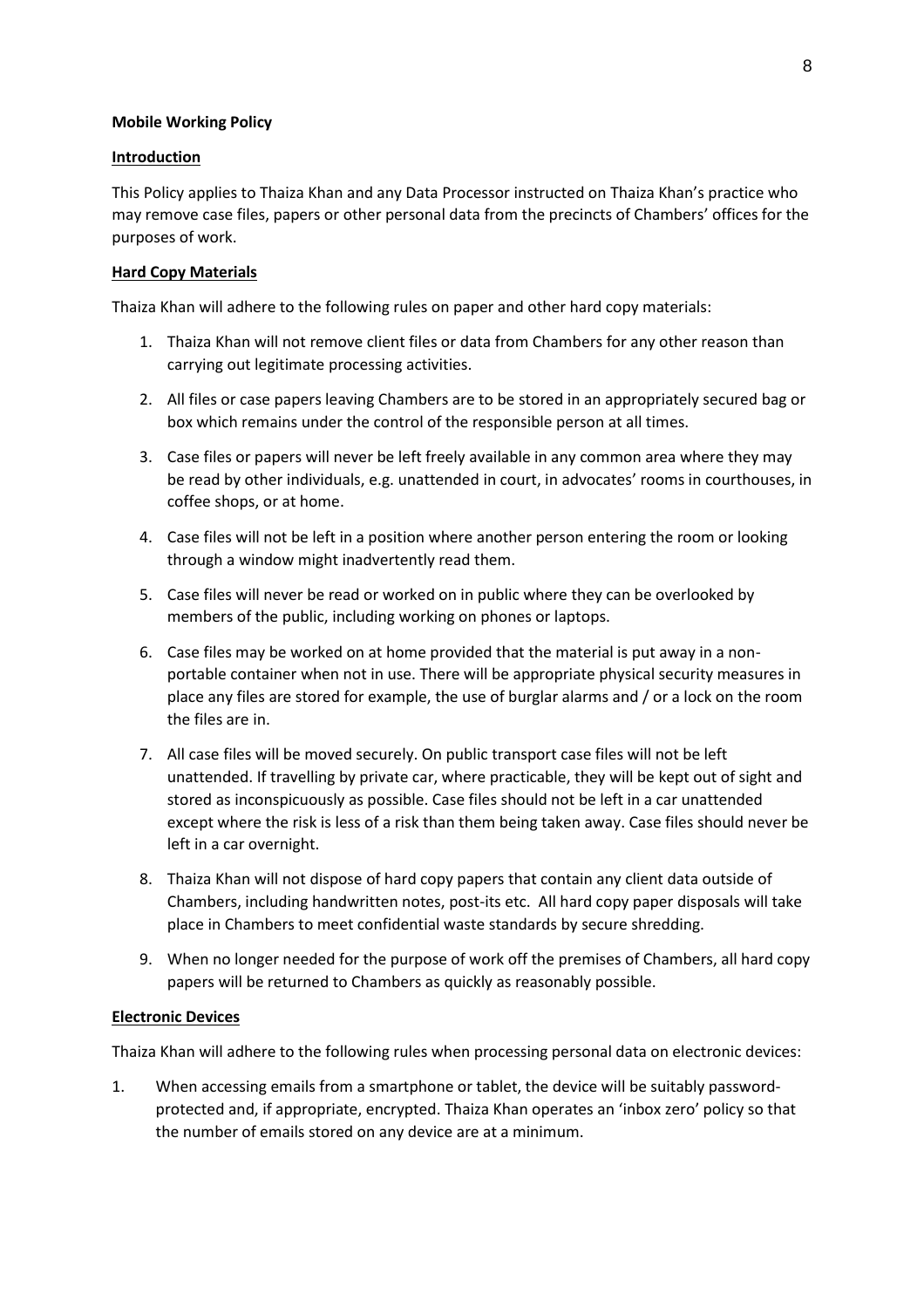- 2. Computers or devices will not be placed so that their screens can be overlooked, especially when working in co-working areas or public places.
- 3. Extreme care will be taken to ensure that client data and personal data relating to data subjects contained on laptops, removable devices and removable storage media is not lost or stolen.
- 4. Laptops and other removable devices will never be left unattended in public places or left in a car overnight
- 5. The material on any laptop or other removable device will be kept to the minimum necessary to enable work to be carried out efficiently
- 6. The electronic storage of case files will carry with it minimum levels of security, namely that all devices containing work-related data (whether or not this data amounts to personal data under the GDPR) will:
	- a) Be password-protected
	- b) Have up-to-date anti-virus and anti-spyware software
	- c) Be subjected to regular virus scans
	- d) Be protected by an appropriate firewall for the computer used
	- e) Only connect to secure wifi or mobile data internet connections, or public wifi connections via a virtual private network if appropriate
	- f) Have regular operating software updates
	- g) Have care taken with them such that malware or virus infection shall be avoided at all costs
	- h) Work in progress will be regularly backed up, and back-up media used for case files will be locked away securely, or be saved to a secure cloud computing folder
	- i) Computers used for working on case files at home will be protected from unauthorised and unrestricted access by third parties including family members.
- 7. The use of removable storage media (such as memory sticks, rewritable disks, removable hard disk drives and USB drives) will only be used to store personal data controlled by Thaiza Khan with the express authorisation of Thaiza Khan, and only in particular circumstances necessary for work-related purposes. Where Chambers receives removable storage media carrying data controlled by Thaiza Khan from clients or third parties it will hold these securely until collected by Thaiza Khan and such removable media will only be transferred in physical form by tracked or registered services such as tracked DX or post.
- 8. Laptop computers will be encrypted to FIPS 140-2 or CCTM (CESG Claims Tested Mark) standards or to such other standards as may be approved by Thaiza Khan's professional clients. Whole-disk encryption rather than folder encryption is required.
- 9. Thaiza Khan maintains a log of all computers and devices used for storing or working on case files. The log is maintained and updated from time to time and records type, model and serial number of each device, together with the details and currency of any anti-virus, anti-spyware,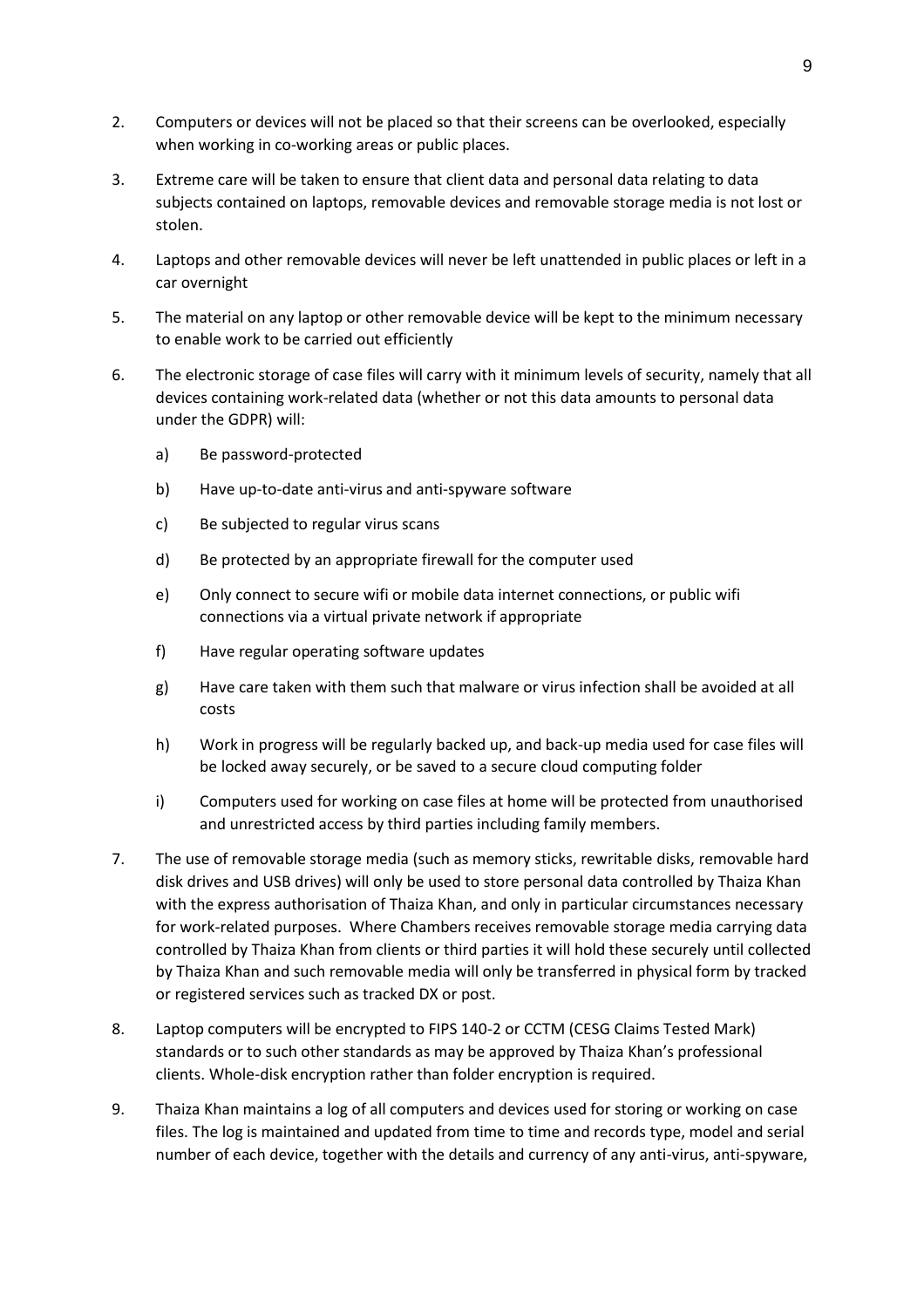encryption or other security software maintained on each machine. Thaiza Khan will only use devices that are on this log for processing client data.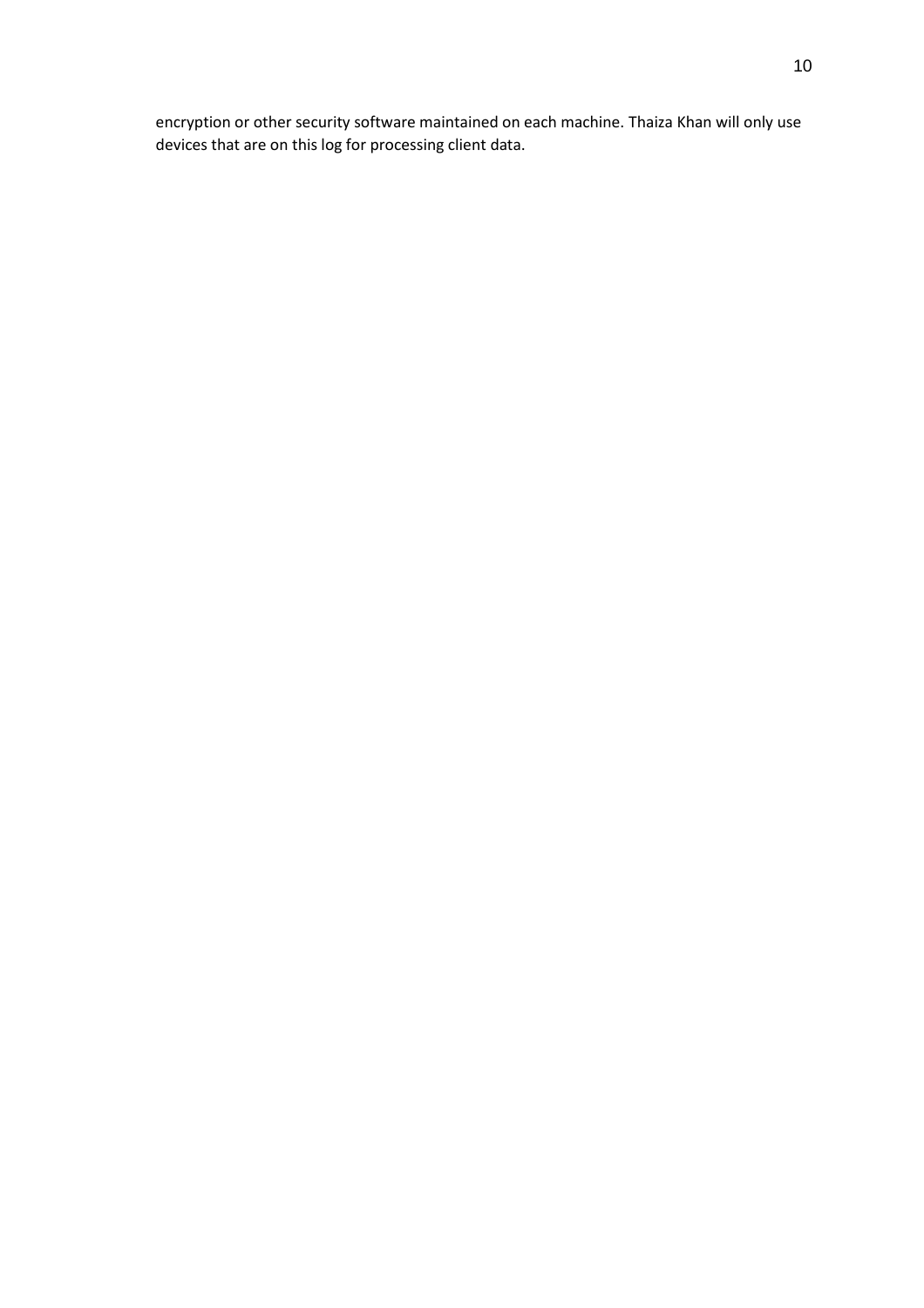# **Data Retention & Disposal Policy**

### **Introduction**

In the course of carrying out various functions, Thaiza Khan creates and holds a wide range of recorded information. Records will be properly retained to enable Thaiza Khan to meet the business needs of work at the self-employed regulated Bar, legal requirements imposed on Thaiza Khan by the professional regulator or under other legislation, to evidence events or agreements in the event of allegations or disputes and to ensure that any records of historic value are preserved.

The untimely destruction of records could affect:

- 1. The conduct of Thaiza Khan's business
- 2. The ability of Thaiza Khan to defend or instigate legal actions
- 3. Thaiza Khan's ability to comply with statutory obligations
- 4. Thaiza Khan's reputation

Conversely, the permanent retention of records is undesirable and disposal is necessary to free up storage space, reduce administrative burden and to ensure that Thaiza Khan does not unlawfully retain records for longer than necessary (particularly those containing personal data).

#### **Purpose**

The purpose of this Policy is to set out the length of time that Thaiza Khan's records will be retained and the processes to review the records as to any further retention or for disposing of records at the end of the retention period.

Thaiza Khan demonstrates accountability to proper data retention through the retention of records and by demonstrating that disposal decisions are taken with authority and in accordance with due process.

The Policy helps to ensure that Thaiza Khan operates in compliance with the GDPR and any other legislative or regulatory retention obligations.

### **Scope**

This Policy covers all data, information and records processed by Thaiza Khan as a Data Controller wherever created or held and on whatever media, including: on paper; in electronic files (including databases, word processing documents, power point presentations, spreadsheets, webpages, PDF files, and e-mails); and photographs, scanned images, DVD-ROMs and videos.

This Policy covers all data, information and records processed by Thaiza Khan as a Data Controller wherever created or held and such records may include, but are not limited to: client files; minutes of meetings; submissions from external parties; contracts and invoices; registers; legal advice; file notes; financial accounts; employee information; and publications.

### **Application**

The Policy applies equally to Thaiza Khan as a Data Controller and whoever or whatever may act as a Data Processor for Thaiza Khan including Chambers, employees on a substantive or temporary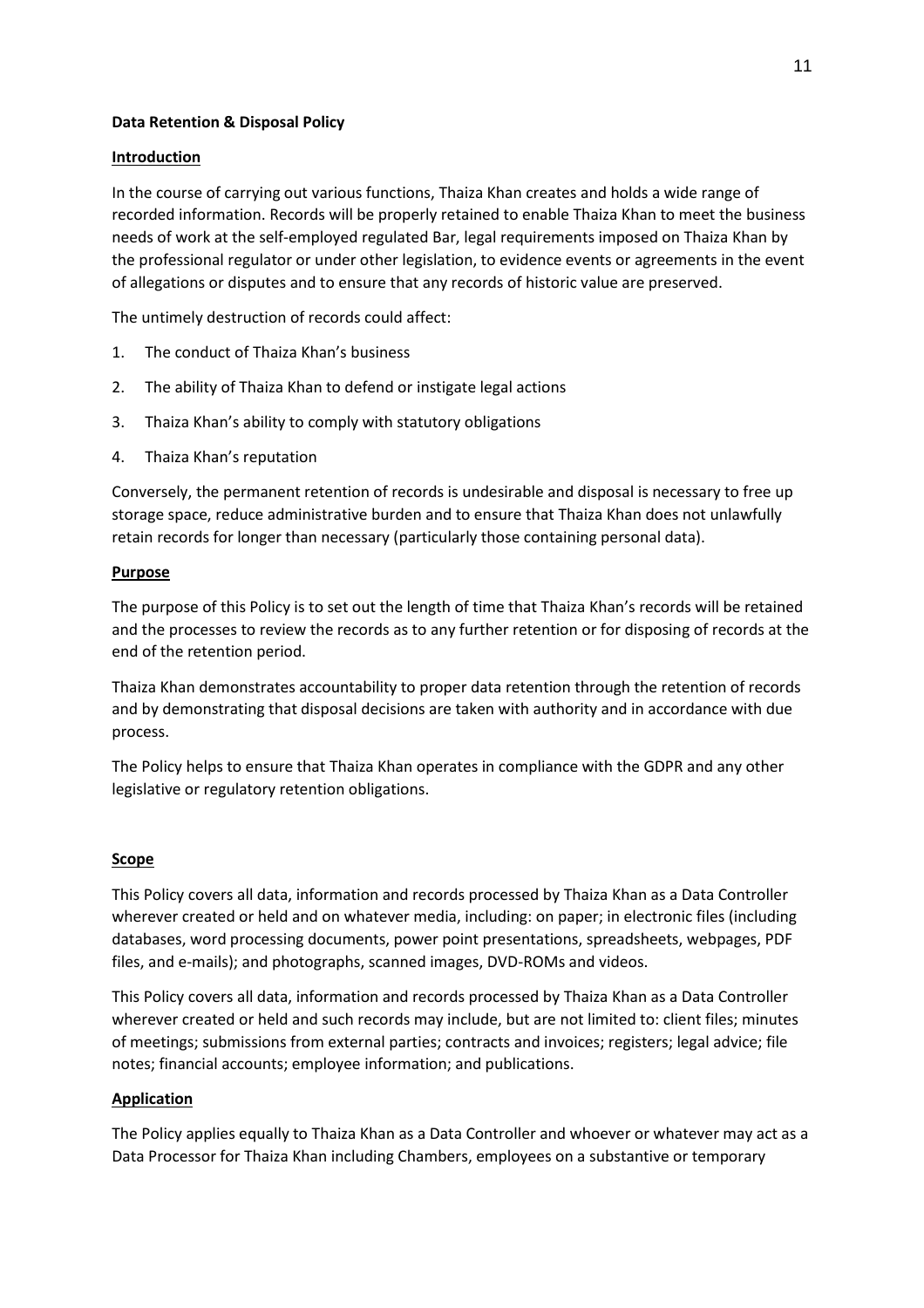contract, service providers, contractors, and any and all associated persons who work for Thaiza Khan.

# **Minimum Retention Period**

Unless a record has been marked for 'permanent preservation' Thaiza Khan's policy will be to only be retain data for a period of 9 years. This minimum retention period has been formulated on the basis that this allows a client or third party to issue proceedings or a complaint against Thaiza Khan within then applicable limitation period of six years, plus a period of three years to allow for appeals or the active period of a case to elapse before limitation starts to run.

The minimum retention period has been calculated taking account of:

- 1. The business need of Thaiza Khan's practice
- 2. Applicable legislation
- 3. The need for Thaiza Khan to respond to complaints
- 4. The ability of Thaiza Khan to take or defend legal action.

# **Disposal**

### What is Disposal?

Thaiza Khan is responsible for ensuring that all data held is periodically reviewed at least annually to determine whether any retention periods have expired. This will take the form of assessing the 'Last Modified' or 'Date Saved' metadata for electronic files, the noted 'Case Closed' date on paper files, or the 'Date Sent' metadata for emails. Once the retention period has expired, the data will be reviewed and a 'disposal action' agreed upon.

A 'disposal action' is;

- 1. The destruction of the record
- 2. The retention of the record for a specific further period in order to facilitate Thaiza Khan's practice, or
- 3. Alternative disposal of the record e.g. returning papers to the instructing solicitor

### Making and Recording the Disposal Decision

A review of the data will take place as soon as possible after the expiry of the retention period or, if that is not feasible, the data will be retained and a later review date set. This may not be a detailed or time-consuming exercise but there will be a considered appraisal of the contents of the data. The review will be conducted by the Thaiza Khan.

The disposal decision will be reached having regard to:

- $\Box$  The on-going business and accountability needs of Thaiza Khan's practice
- □ Applicable legislation
- $\Box$  Whether the record has any long-term historical or research value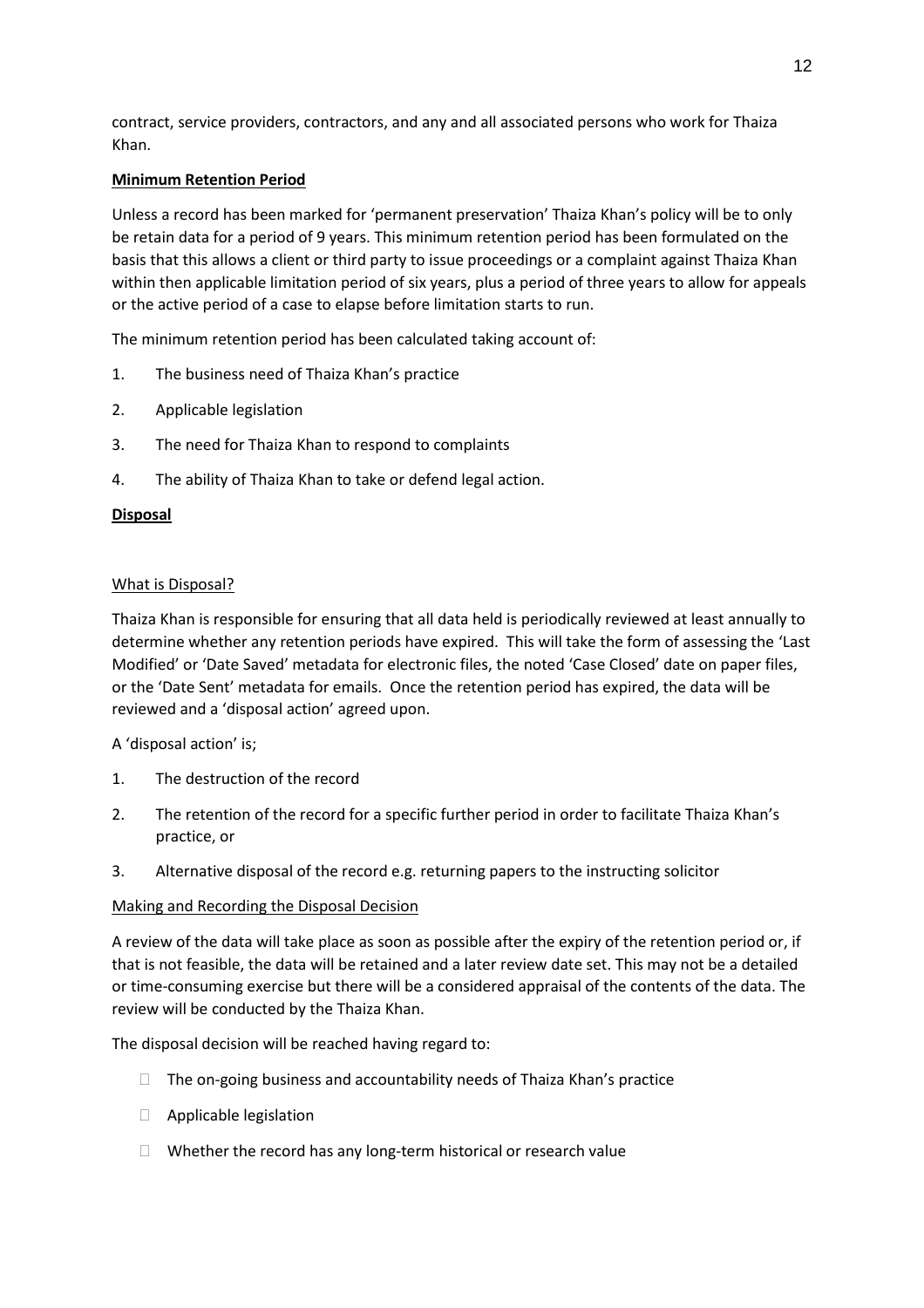- $\Box$  The best practice in the legal industry
- Any costs associated with continued storage versus costs of destruction;
- $\Box$  The legal, political and reputational risks associated with keeping, destroying or losing control over the record.

### Destruction

No destruction of data will take place without assurance that:

- $\Box$  The data is no longer required by any part of Thaiza Khan's practice
- $\Box$  No work is outstanding on any instructions on the case in question or any related case
- $\Box$  No litigation or investigation is current or pending which affects the data
- $\Box$  There are no current or pending FOIA or GDPR subject access requests which affect the record.

#### Destruction of Paper Records

Destruction will be carried out in a way that preserves the confidentiality of the data. Nonconfidential records may be placed in ordinary rubbish bins or recycling bins. Confidential records will always be placed in confidential waste bins or shredded and placed in paper rubbish sacks for collection by an approved disposal firm. All copies, including security copies, preservation copies and backup copies will be destroyed at the same time in the same manner.

### Destruction of Electronic Records

All electronic records will be either physically destroyed or wiped. Deletion of the files simply by over-writing will not be sufficient, save that the data may be deleted pending the eventual physical destruction or wiping of the device in question.

#### Further Retention

Upon review the data may be retained for a further period if it has on-going business value or if there is specific legislation which requires it to be held for a further period.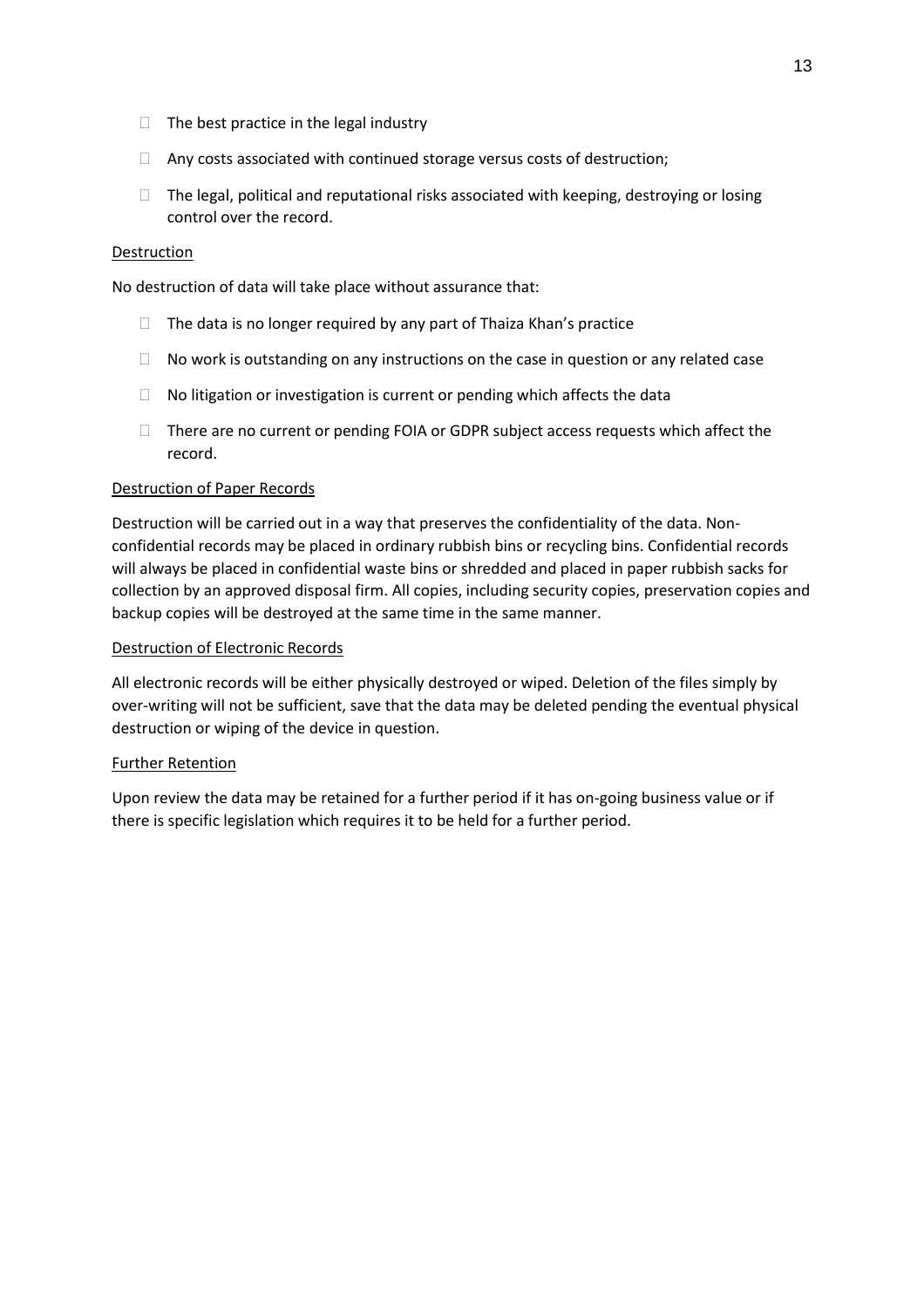## **Subject Access Request Policy**

## **Subject Access Requests**

All individuals who are the subject of personal data held by Thaiza Khan are entitled to:

- 1. Ask what information Thaiza Khan holds about them and why
- 2. Ask how to gain access to it
- 3. Be informed how to keep it up to date
- 4. Be informed how the company is meeting its data protection obligations

If an individual contacts Thaiza Khan requesting this information, this is called a subject access request. This request is to be dealt with promptly and in any event within one month. Thaiza Khan can be contacted at the address at the top of this Policy.

Thaiza Khan may carry out any of the following before releasing data further to a subject access request:

- 1. Request photographic proof of identification before sharing any information.
- 2. Check if there are any exemptions contained within the GDPR which prevent the sharing of this information with the data subject
- 3. Clarify and request further details about the subject access request if it is unclear before providing a copy of all information within one calendar month of receipt of a clear request.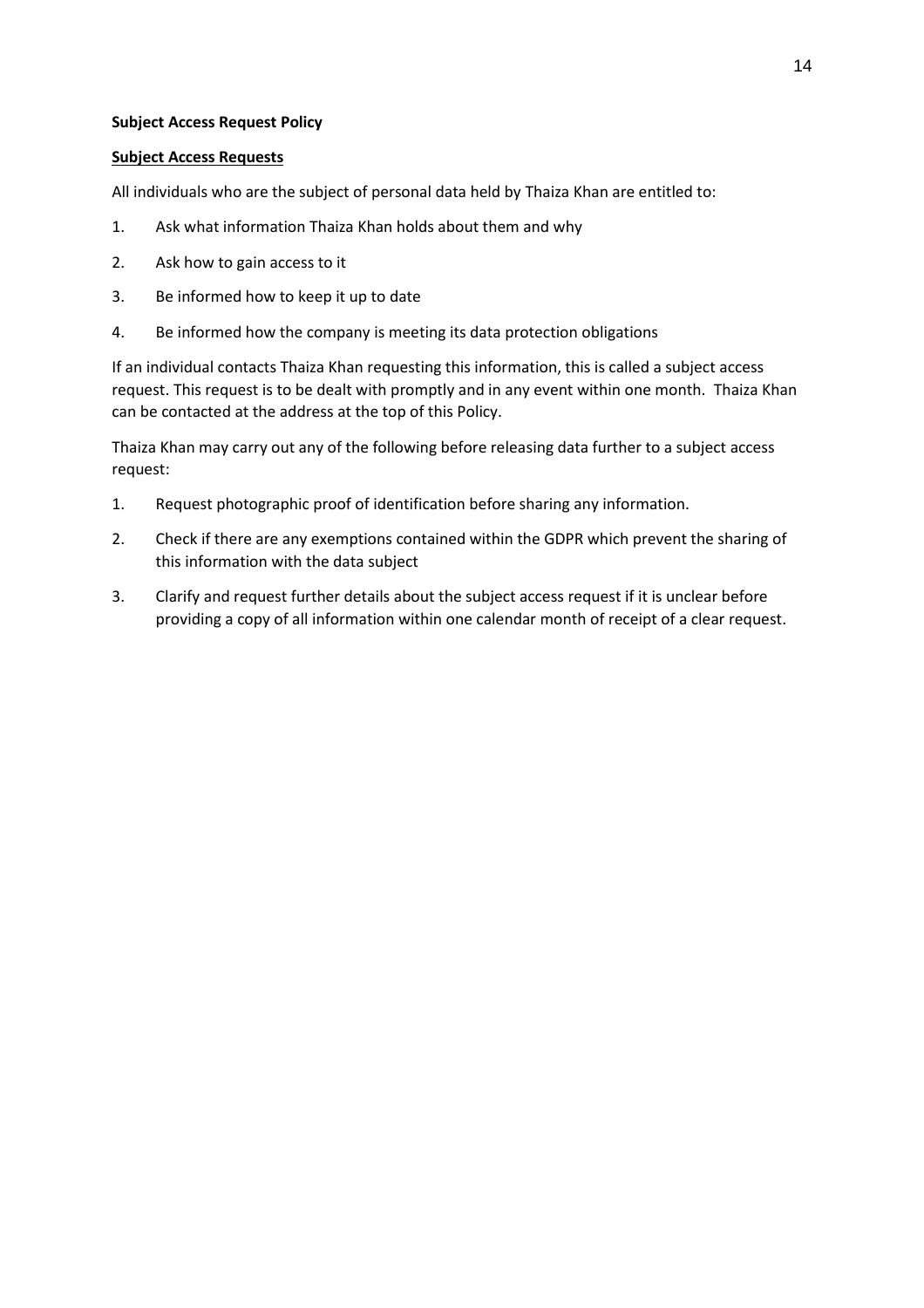### **Data Breach Management Checklist**

## **Introduction**

This Policy will apply as a Checklist to guide Thaiza Khan through the steps necessary upon any data breach or suspected data breach occurring in respect of data for which Thaiza Khan is the Data Controller

A data protection breach is defined as *"a breach of security leading to the accidental or unlawful destruction, loss, alteration, unauthorised disclosure of, or access to, personal data transmitted, stored or otherwise processed"*.

Thaiza Khan will also follow the Chambers Data Protection Breach Reporting Procedure under the Chambers Data Protection, Privacy and Information Management Policy where appropriate.

### **Investigate**

Record details of the data breach:

- 1. Describe the incident in as much detail as possible.
- 2. When did the incident happen?
- 3. How did the incident happen?
- 4. Has there been any delay between the breach happening and the breach being investigated?
- 5. What is the scope of the breach?
- 6. What data has been breached?
- 7. How many data subjects are affected?
- 8. Are any of the data subjects at risk as a result of the breach?
- 9. What type of information is involved? Is it commercial or personal?
- 10. What can happen to the information? How could it be used to a detrimental effect? What action could be taken to deal with those effects?
- 11. If data has been lost or stolen, are there any safeguards in place such as encryption?

# **Containment**

Record what technical systems have been affected:

- 1. Emails
- 2. Cloud or server storage
- 3. Case or practice management systems
- 4. Mobile devices
- 5. Home or Chambers internet access

What can you do to prevent further loss or consequences?

### **Notification**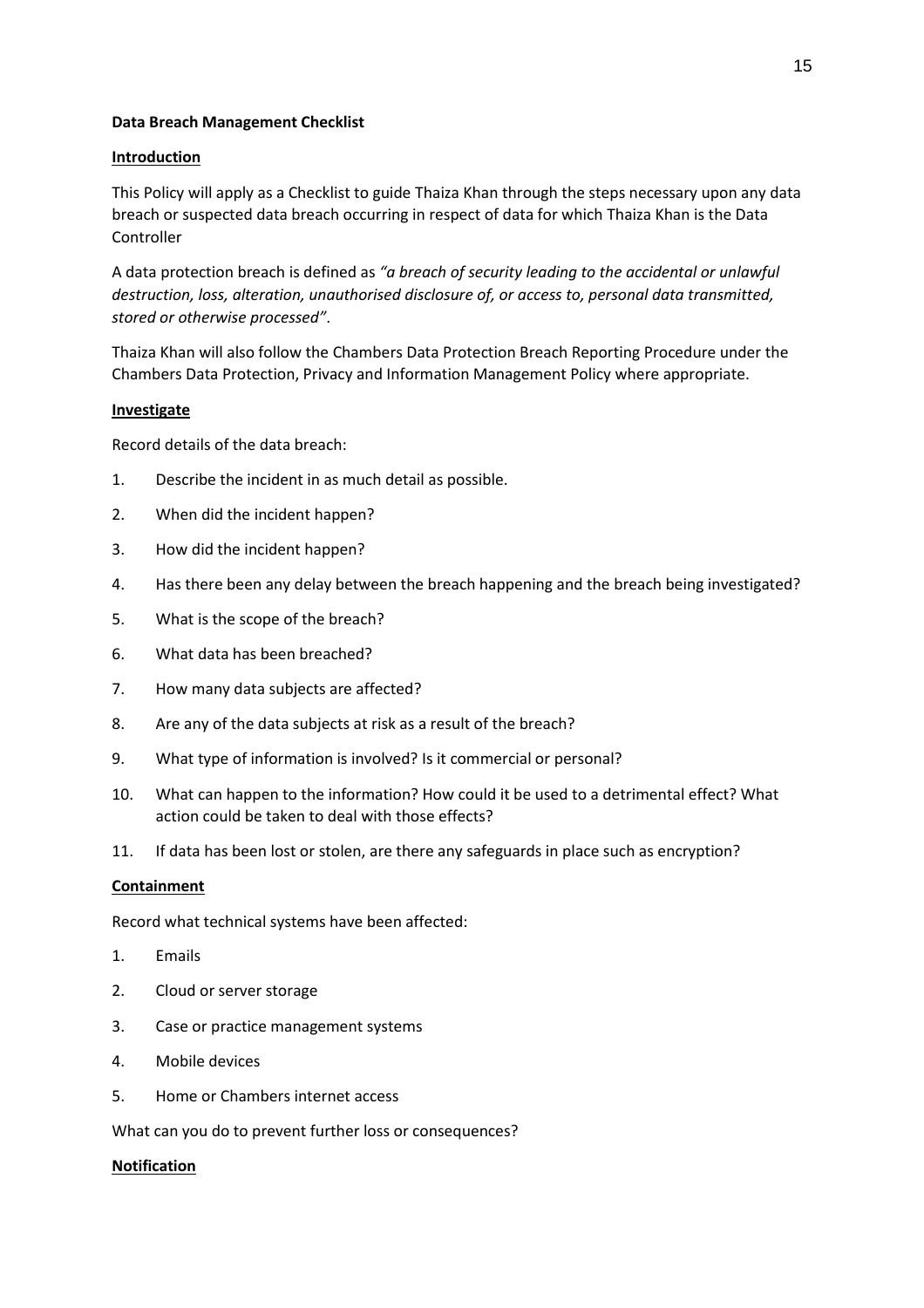Consider who needs to be notified of the breach:

- 1. Instructing solicitors or department, or direct access client if appropriate
- 2. Individuals who are the subjects of the data
- 3. Chambers' Data Protection Officer
- 4. Head of Chambers
- 5. Chambers' Senior Clerk
- 6. Email and/or Chambers' case management systems service provider
- 7. Police
- 8. Bar Standards Board
- 9. Information Commissioner's Office
- 10. Professional indemnity insurer
- 11. CJSM

## **Sources of Assistance**

Do you need to get legal advice?

Do you need PR assistance in relation to media attention?

Can your IT providers help?

Can Chambers assist?

#### **Communications**

Ensure that every person provided with information about the incident understands the need for confidentiality.

Ensure that there is a clear communication strategy with a central point of contact.

All communications relevant to the incident should be restricted to an agreed group of people to avoid any unintended waiver of privilege or other unplanned disclosure of information.

#### **Evaluation**

Assess why the breach occurred and review systems to prevent recurrence.

Prepare a report in writing for the ICO if the data breach is reportable.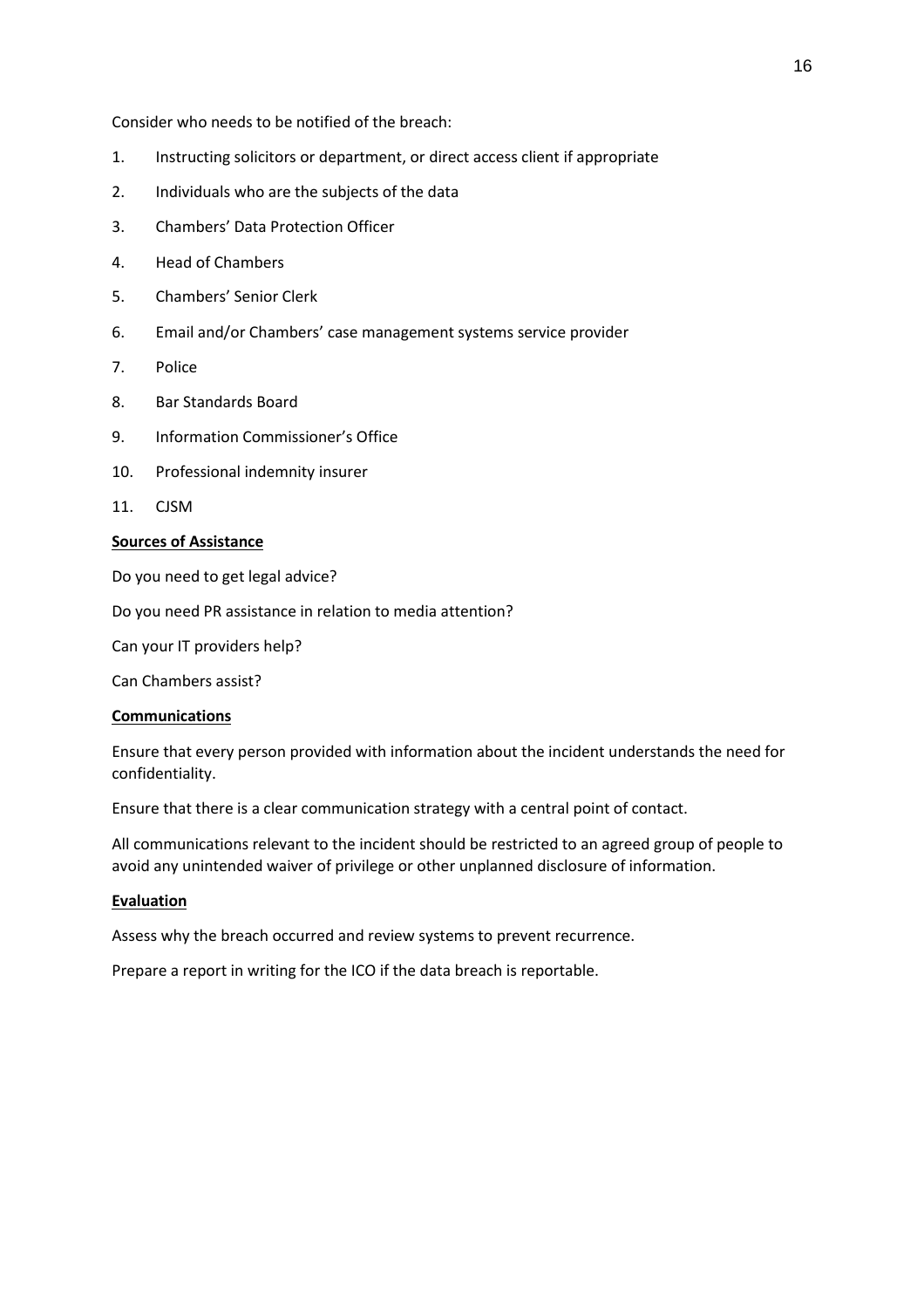# **Joint Controllers DATA Sharing Agreement**

*Between*

Thaiza Khan

Registered Data Controller Ref No. ZA008244

*And*

Any Data Controller instructing Thaiza Khan to carry out regulated activities as a barrister

*Dated*

The date instructions are received

# **Introduction**

- 1. The parties to this Agreement will work together to advise, provide expertise to or represent lay clients in legal proceedings. The exchange of information facilitates this partnership and should always adhere to legal requirements under the GDPR.
- 2. For the purposes of this Agreement the Parties jointly handle and process personal data and sensitive personal data as defined in the GDPR and are accordingly Joint Data Controllers within the meaning of the GDPR. This joint control is primarily applicable to the personal data of a lay client(s) where the instructing party is Thaiza Khan's professional client.

# **Parties**

- 3. This Joint Controllers Data Sharing Agreement ("Agreement") is between:
	- (1) Thaiza Khan as a Data Controller

### And

(2) Any Data Controller instructing Thaiza Khan

(each "a Joint Party" and jointly "the Joint Parties")

# **Supplemental Agreement**

- 4. This Agreement is supplemental to any other separate contract entered into between the Joint Parties and exists to ensure that there are sufficient security guarantees in place for the safe sharing of personal data and sensitive personal data in accordance with the GDPR.
- 5. Information to which this Agreement relates must be handled in accordance with the appropriate legislative and regulatory environment and each Joint Party's relevant policies and procedures.

# **Commencement of Agreement**

6. This Agreement will commence immediately upon Thaiza Khan receiving formal instructions from a Data Controller to carry out any task appropriate for a barrister and upon the transfer of any personal data to Thaiza Khan, if transferred prior to formal instruction, and where Thaiza Khan and the other Joint Party are Joint Data Controllers.

# **Length of Agreement**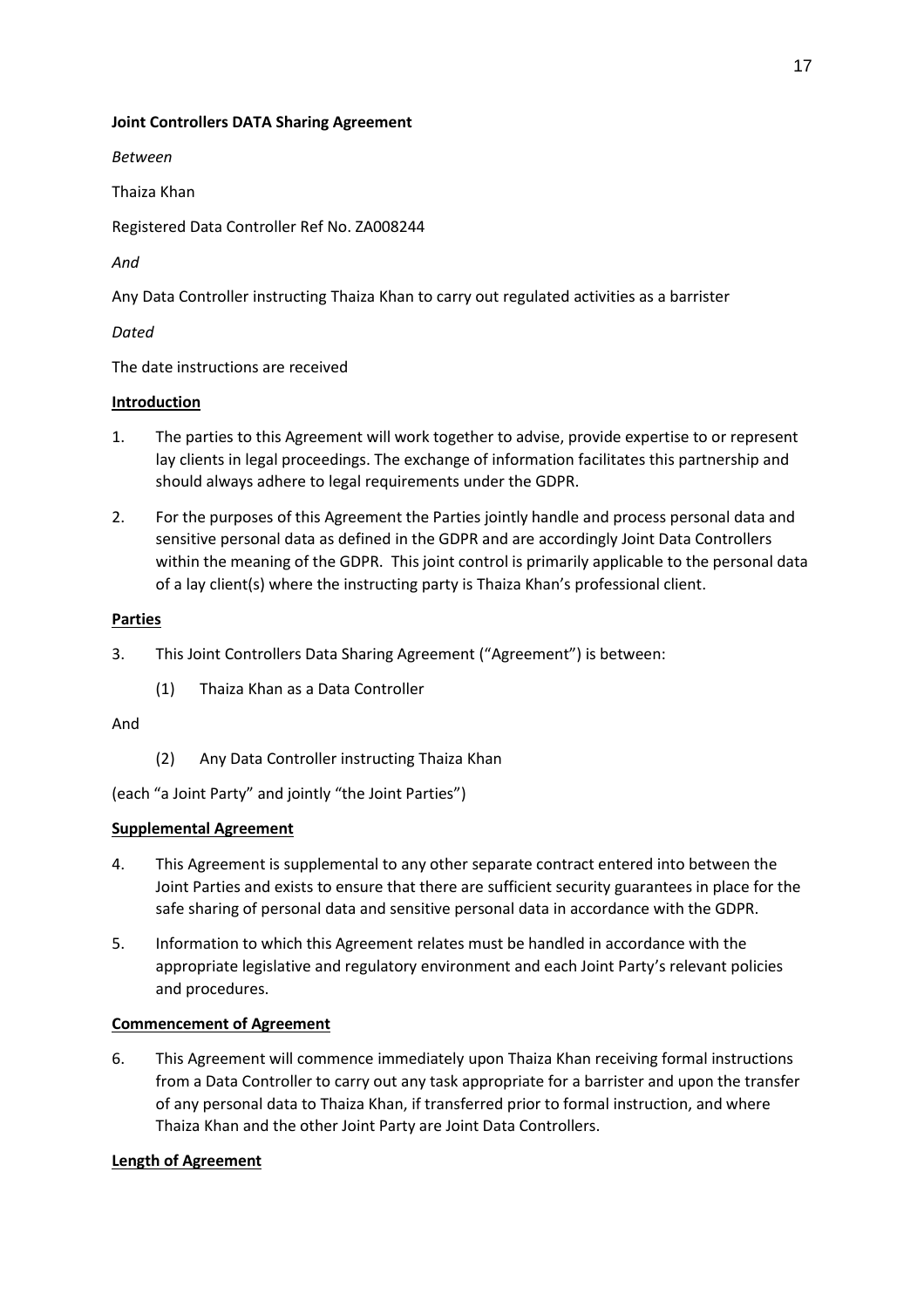7. This Agreement will remain in place until terminated by either Joint Party and will apply to all cases for all clients that the Joint Parties work on together, now and in the future, unless expressly stated otherwise.

# **Definitions**

8. For the purposes of this agreement "Relevant Information" shall mean any or all personal or sensitive personal data (as defined by the GDPR) relating to a client or clients or a case on which the Joint Parties are working together, or the personal or sensitive personal data of data subjects within that client or clients, or connected with the case in question in any fashion.

### **Purpose and Objectives of the Data Sharing**

9. The purpose of the sharing of data detailed in this Agreement is to provide legal advice and representation to the client or clients.

# **Transfer and Frequency of Data**

10. Relevant Information will be shared as and when required for both Joint Parties to discharge their responsibilities to the client(s) and to provide representation in the case appropriately.

### **Access & Security**

- 11. Under no circumstances should Relevant Information be left unattended or processed in any way that is unsecure.
- 12. Each Joint Party shall notify the others as soon as is practicable, and at a maximum within five working days, if they become aware of any unauthorised or unlawful processing, loss, damage or destruction of the Relevant Information. This includes any 'near misses' and any incidents reported to the ICO. It is the responsibility of the Joint Party managing the incidents to investigate, report and escalate them as appropriate to the necessary regulatory bodies.
- 13. Relevant Information will be shared on a strict need-to-know basis only and will only be processed by employees or third-party Data Processors of either Joint Party in order for them to perform their duties in accordance with one or more of the defined purposes.
- 14. Each Joint Party shall ensure that any processor, agent or subcontractor instructed by them to process Relevant Information will process such information in accordance with the GDPR, and that all appropriate data sharing or processing agreements or contracts are in place.
- 15. Each Party will ensure that all staff with access to the Relevant Information have received appropriate data protection or information governance training and are aware of the confidential nature and duties placed on those processing such information. This includes ensuring they have appropriate monitoring policies and procedures in place for all staff.
- 16. Failure to meet the standards within this Agreement will result in Relevant Information not being shared, which could result in the termination of this and other service agreements.

### **Processing of Relevant Information**

17. Each Party remains responsible for the Relevant Information held and processed within their own systems.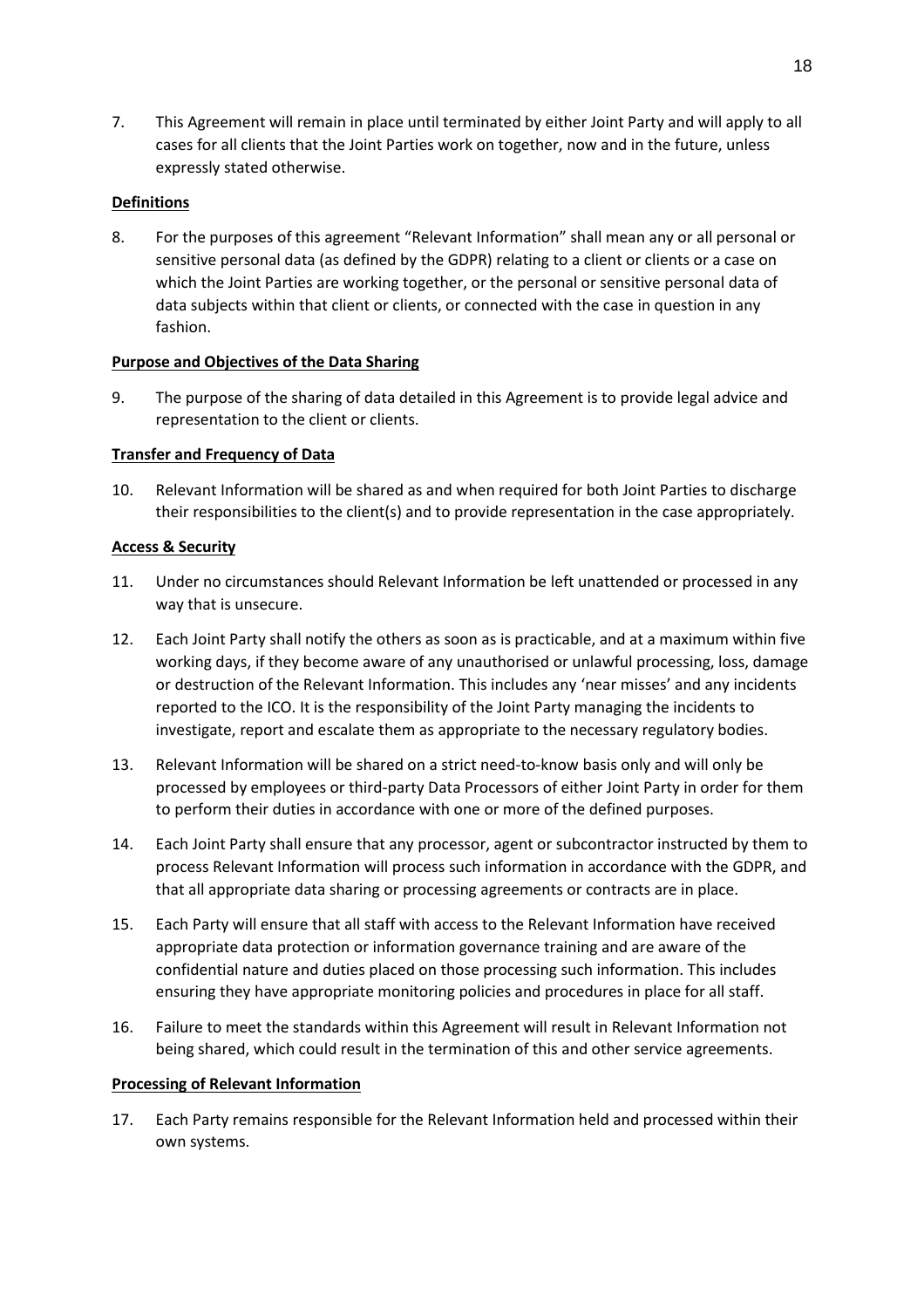- 18. Each Joint Party will ensure Relevant Information will not be processed outside of the European Economic Area without the appropriate safeguards being in place to satisfy the GDPR.
- 19. Each party will comply fully with the GDPR and other relevant legislation. Particular attention must be paid to Principle 6 and ensuring the security of Relevant Information and systems. Each Joint Party will protect such information from unauthorised or unlawful processing, accidental loss, destruction or damage, and acknowledge that they have implemented the required technical and organisational measures.

# **GDPR and the Freedom of Information Act 2000 Subject Access Requests**

- 20. Each Party is responsible for complying with complaints, queries and objections regarding Relevant Information sharing, subject access and freedom of information requests directed to their respective organisation in line with the relevant legislation or policies in practice. Each individual request must be dealt with on a case by case basis and the consequences of their decisions (for example, to object to sharing) must be clearly explained to the individuals in writing by the party receiving the request.
- 21. Each Party shall inform the other of any data subject access requests made in respect data which is jointly controlled.

# **Retention periods**

22. Relevant Information will be retained in line with each party's data retention policy, which both parties confirm meets the requirements under the GDPR.

## **Disposal of information**

23. Both Parties are individually responsible for deleting or safely disposing of Relevant Information when it is no longer required in line with their own data protection policies, which both parties confirm meet the requirements of the GDPR.

### **Termination and Variation**

- 24. Any Party may terminate this Agreement by giving one calendar month's notice in writing to the other Parties. The terms of this agreement remain binding on any information shared and retained throughout its lifecycle, irrespective of whether the party remains a current signatory to this agreement.
- 25. Any proposed changes to the Parties involved in this Agreement, to the purposes of the information sharing, the nature or type of information shared or manner in which the information is to be processed and any other suggested changes to the terms of this Agreement must be notified immediately to key contacts within each party so that the impact of the proposed changes can be assessed.
- 26. This Agreement shall be governed and construed in accordance with English Law and the parties agree to submit to the exclusive jurisdiction of the Courts of England and Wales.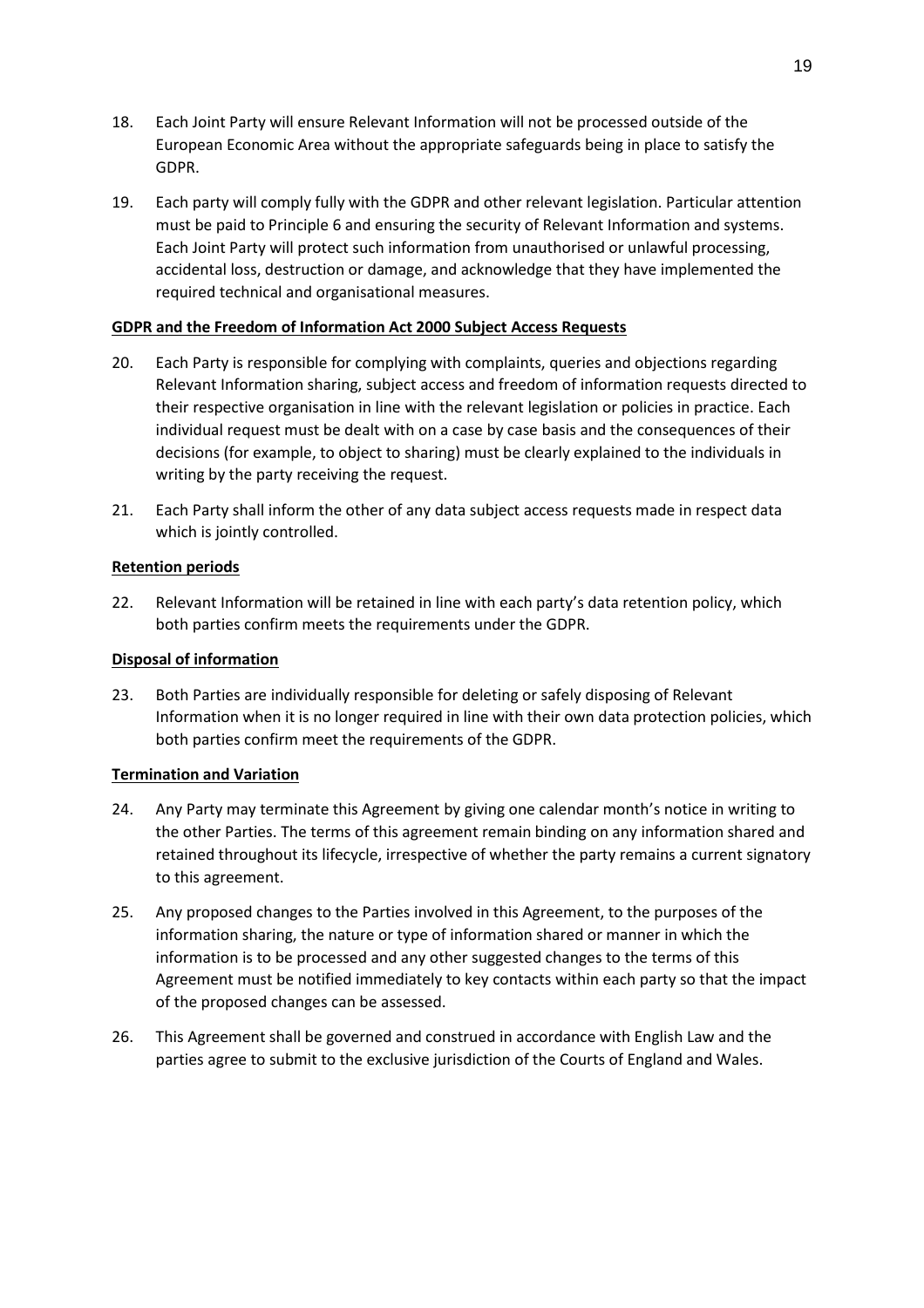### **Data Controller and Data Processor Agreement**

*Between*

Thaiza Khan

Registered Data Controller Ref No ZA008244

*And*

Any Data Processor instructed or contracted by Thaiza Khan to carry out any form of data processing

### *Dated*

The date instructions are received, or a contract for services is formed

### **Introduction**

- 1. Thaiza Khan will instruct Data Processors to act to process personal data for which Thaiza Khan is the applicable Data Controller.
- 2. Because the services require the processing of personal data and sensitive personal data, the GDPR is engaged. Thaiza Khan remains the Data Controller and legally responsible for that data processing under the GDPR.
- 3. The 6th Principle of the GDPR requires a Data Controller, when using the services of another organisation or company to process personal data on their behalf (a Data Processor), to:
	- a) Choose a Data Processor which can provide sufficient guarantees about their data security measures to protect the personal data they will be processing as part of the contract
	- b) Take reasonable steps to make sure those security measures are in place and sustained
	- c) Document what the Data Processor is allowed to do with the personal data in a written contract. The contract must include: what they can and what they cannot do with the personal data; what security measures must be in place to protect the data; what procedures must be followed if there is a data breach; and any other arrangements i.e. sub-contracting, termination of contract etc. that needs to be included to secure and control the data, including the requirement for the Data Processor to comply with obligations equivalent to those imposed on the Data Controller by the 6th Principle.
	- d) Take steps to ensure that: the personal data remains protected; the liabilities and risks are appropriately managed; data is processed lawfully; and the contract is legally enforceable.
	- e) Not allow processing of personal data unless the processing is carried out under the written contract, and only when the Data Processor is instructed to process personal data by the Data Controller.
- 4. Thaiza Khan as a Data Controller wishes to engage the services of the Provider as a Data Processor to process personal data which Thaiza Khan controls as a Data Controller.

### **Parties**

5. This Data Controller and Data Processor Agreement ("Agreement") is between: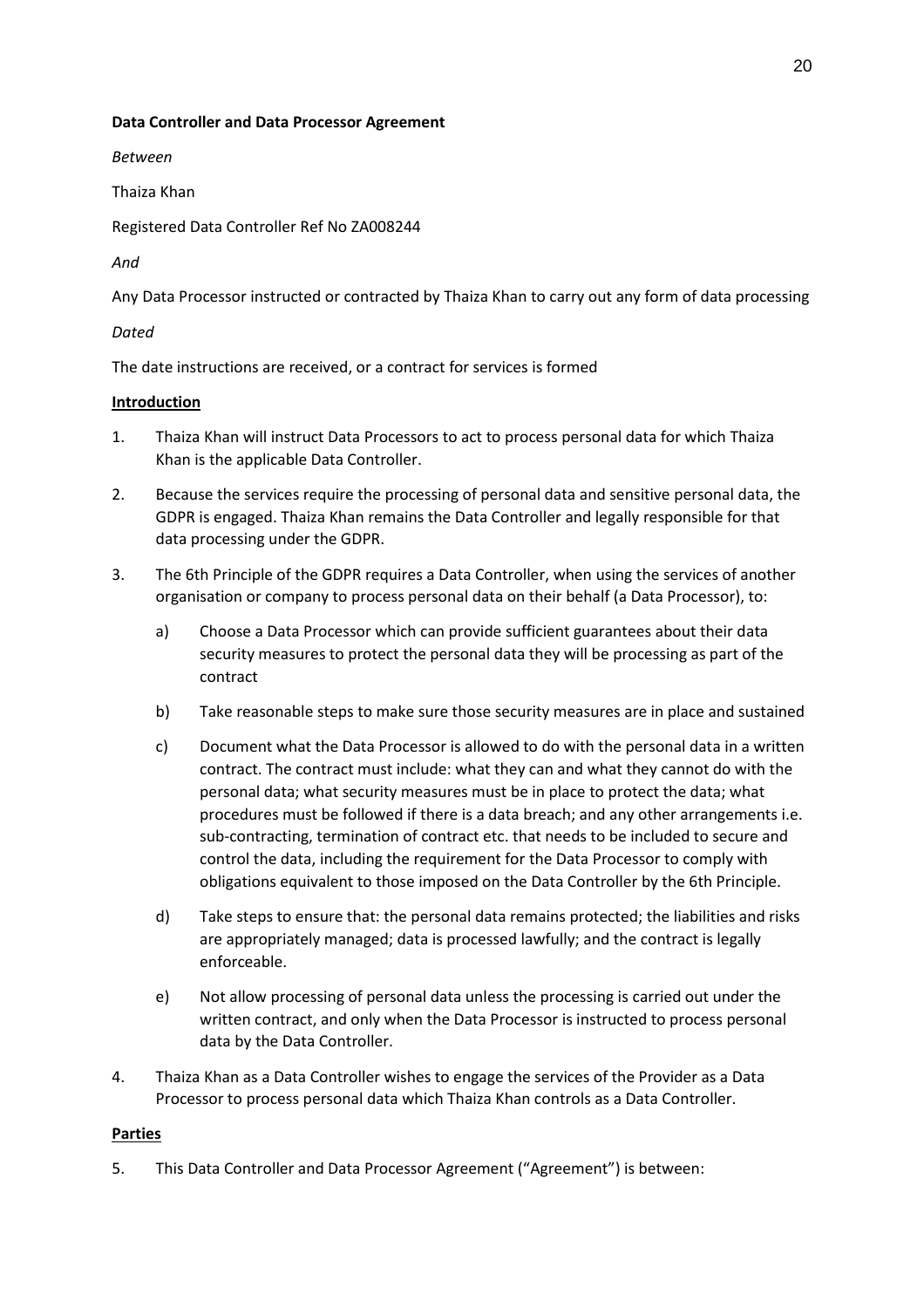(1) Thaiza Khan as a Data Controller

And

(2) Any Data Processor (within the meaning of the GDPR) instructed or contracted by Thaiza Khan to provide services where personal data controlled by Thaiza Khan is processed ("the Provider")

(each "a Party" and jointly "the Parties")

# **Supplemental Agreement**

- 6. This Agreement is supplemental to any other separate contract entered into between the Parties (a "Main Contract") and exists to ensure that there are sufficient security guarantees in place for the safe processing of personal data and sensitive personal data in accordance with the GDPR.
- 7. Information to which this Agreement relates must be handled in accordance with the appropriate legislative and regulatory environment and each Party's relevant policies and procedures.

# **Commencement of Agreement**

8. This Agreement will commence immediately upon Thaiza Khan sending instructions to, or contracting with, the Provider to carry out any task involving the processing of personal data and upon the transfer of any personal data to such a Data Processor in any event.

### **Length of Agreement**

9. This Agreement will remain in place until terminated by either Party or until the Provider ceases to process personal data for Thaiza Khan under any Main Contract.

# **Data Controller Rights and Responsibilities**

- 10. Thaiza Khan is the Data Controller of the personal data and is responsible for ensuring it is processed fairly and lawfully and in accordance with the GDPR.
- 11. Under the GDPR, it is the legal duty of a Data Controller to ensure the data protection Principles are met when personal data he or she controls is processed, unless an exemption applies.
- 12. Thaiza Khan remains legally responsible for the data processing carried out by the contracted Provider as Data Processor.
- 13. Thaiza Khan shall not instruct the Provider to process personal data under this Agreement where there is not a secure basis in law for that data to be processed.
- 14. Thaiza Khan, as the Data Controller, is entitled during the term of this Agreement to require the Provider to provide reasonable assurances that technical and organisational security measures adequately protect the personal data it is contracted to process.

### **Data Processor Responsibilities**

15. As a Data Processor the Provider shall at all time process personal data only as instructed to do so by Thaiza Khan as the Data Controller and in accordance with the GDPR and this Agreement.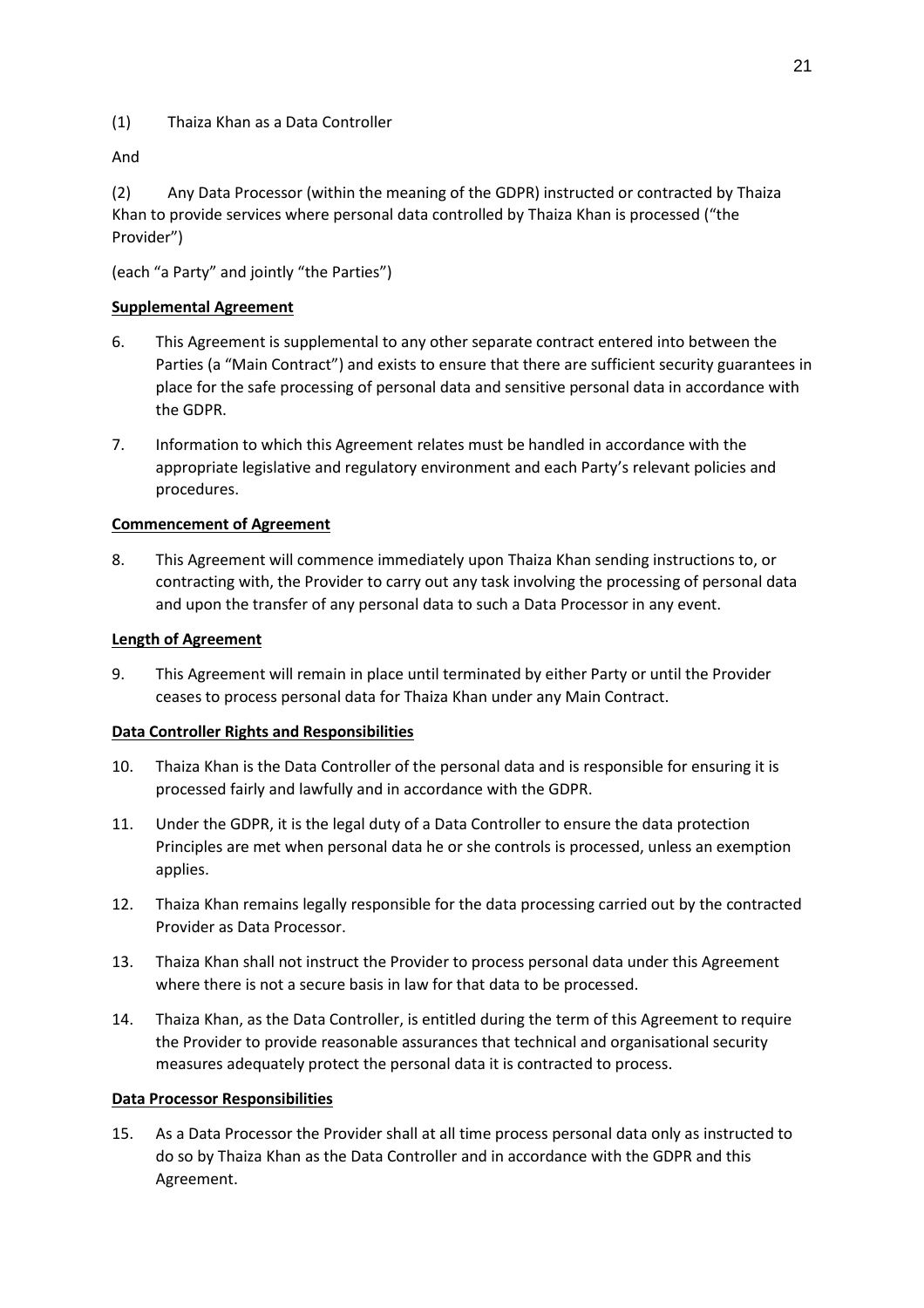- 16. The Provider shall have in place appropriate technical and organisational security measures that protect the personal data it is contracted to process on behalf of the Data Controller from unauthorised or unlawful processing, accidental loss, destruction or damage.
- 17. The Provider shall provide reasonable assurances and guarantees to Thaiza Khan as required that those technical and organisational security measures in place are both appropriate and effective in protecting the processing of personal data.
- 18. The Provider agrees to maintain good information governance standards and practices, by meeting or exceeding the data protection requirements relevant for its services.
- 19. The Provider shall not share the personal data with any third party without the prior written permission of Thaiza Khan or process personal data in any way or for any purpose that it has not been instructed and authorised by Thaiza Khan, or sub-contract a third party to process Thaiza Khan's personal data without the prior knowledge and written agreement of Thaiza Khan, and only then having provided all the necessary assurance and guarantees of their adequate organisational and technical security measures.
- 20. The Provider shall not transfer or permit the transfer of the personal data on to any territory outside the European Economic Area without the prior knowledge and written agreement of Thaiza Khan.

### **Data Security Requirements**

- **21.** The Provider shall:
	- **a)** Have regard to the state of technological development and to the cost of implementing any measures, provide a level of security (including appropriate technical and organisational measures) appropriate to the harm that might result from unauthorised or unlawful processing of personal data or the accidental loss, damage or destruction of personal data and the nature of that personal data.
	- **b)** Ensure that access to the personal data is limited to those employees who need access to meet the Provider's obligations under this Agreement.
	- **c)** Take reasonable steps to ensure the reliability of their personnel who have access to Thaiza Khan's controlled personal data, which shall include ensuring that all staff engaged by the Provider: understand the confidential nature of the personal data; have received appropriate training in data protection prior to their use of the data; and have signed a written undertaking that they understand and will act in accordance with their responsibilities for confidentiality under contract.
	- **d)** Ensure that it has properly configured access rights for its staff, including a well-defined starters and leavers process to ensure appropriate access control.
	- **e)** Ensure that suitable and effective authentication processes are established and used to protect personal data.
	- **f)** Ensure that the personal data is backed up on a regular basis and that any back-up data is subject to vigorous security measures as necessary to protect the availability, integrity and confidentiality of the data
	- **g)** Implement robust and tested business continuity measures to protect the confidentiality, integrity and availability of Thaiza Khan's controlled personal data.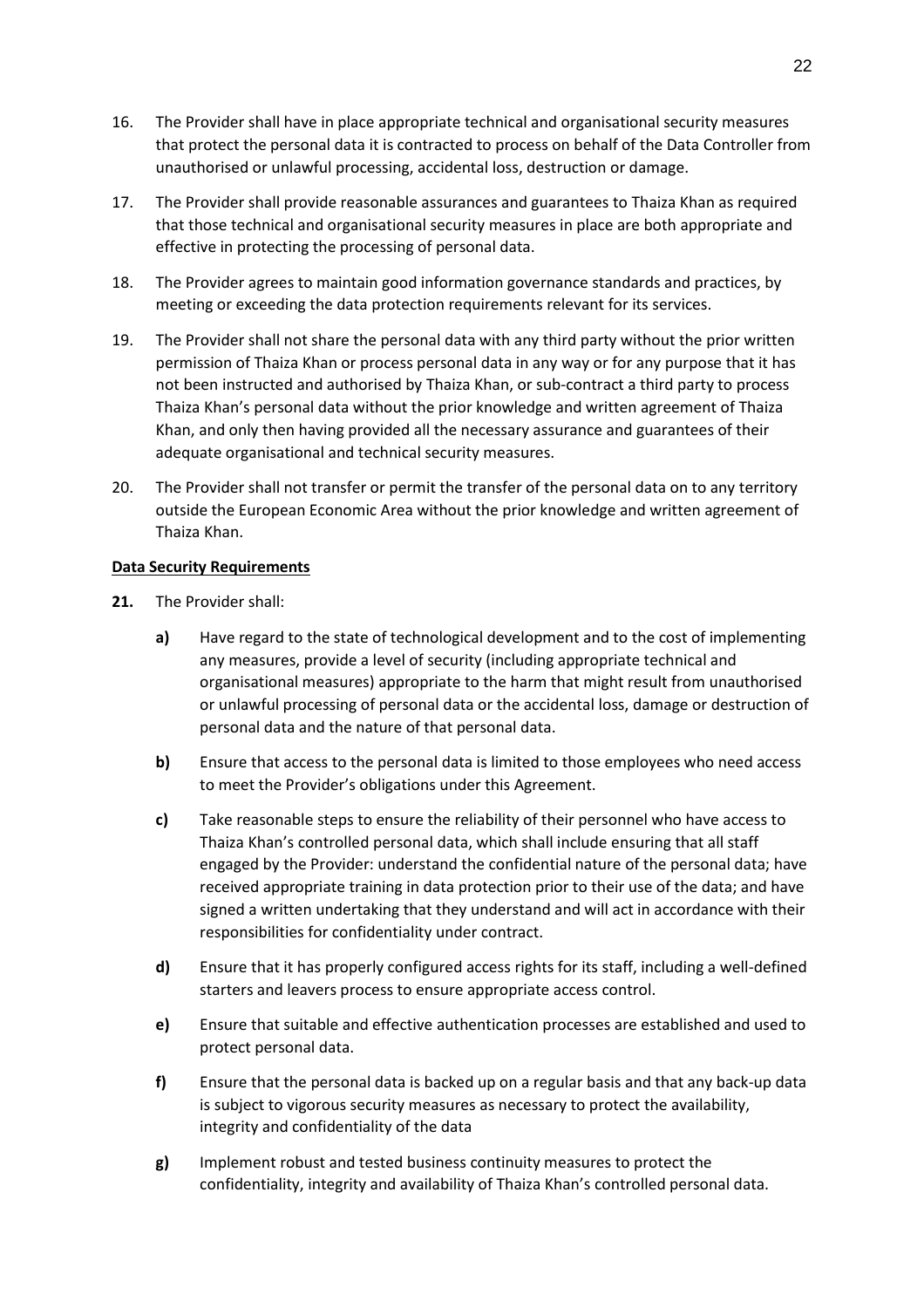- **h)** Encrypt data transferred electronically in accordance with national standards.
- **i)** Ensure that employees are not able to access data remotely, e.g. from home or via their own electronic device or internet portal, other than through a secure electronic network and in accordance with an organisational remote working policy.
- **j)** Only dispose of data securely and confidentially when it requires disposal.

## **Information Breach Incident Reporting**

- 22. The Provider shall have procedures in place to monitor access and to identify unauthorised and unlawful access and use of personal data.
- 23. The Provider shall immediately report to Thaiza Khan any information security incidents relating to a personal data subject whose personal data controlled by Thaiza Khan and undertakes to also fully cooperate with Thaiza Khan's incident investigation requirements.
- 24. It is Thaiza Khan's responsibility as Data Controller to ensure that the incident is reported in accordance with the law and informing the relevant data subjects as appropriate.

# **Secure Destruction**

- 25. The Provider shall ensure that personal data held in paper form (regardless of whether originally provided by Thaiza Khan or printed from the Provider's systems) is destroyed using a cross cut shredder or subcontracted to a confidential waste company.
- 26. The Data Processor shall ensure that electronic storage media used to hold or to process personal data is destroyed or overwritten when no longer in use.
- 27. In the event of any bad or unusable sectors on electronic media that cannot be overwritten, the Provider shall ensure complete and irretrievable destruction of the media itself.
- 28. The Provider shall provide Thaiza Khan with copies of all relevant overwriting verification reports and/or certificates of secure destruction of personal data at the conclusion of the contract, if requested.

### **Variations**

29. Any variation to the terms of this contract shall be agreed in writing by the Parties and in accordance with the contract management conditions set out in any Main Contract.

### **Dispute Resolution**

30. The Parties shall aim to resolve all disputes, differences and questions by means of cooperation and consultation and in accordance with any dispute resolution process specified in the Main Contract.

# **Termination**

- 31. Thaiza Khan may terminate this Agreement with immediate effect by written notice to the Provider on or at any time after the occurrence of an event that gives rise to an information security incident or otherwise poses a risk of non-compliance with the data protection principles.
- 32. Upon this Agreement ending the Provider shall securely return any personal data held or make arrangements for its secure destruction upon being instructed to do so by Thaiza Khan.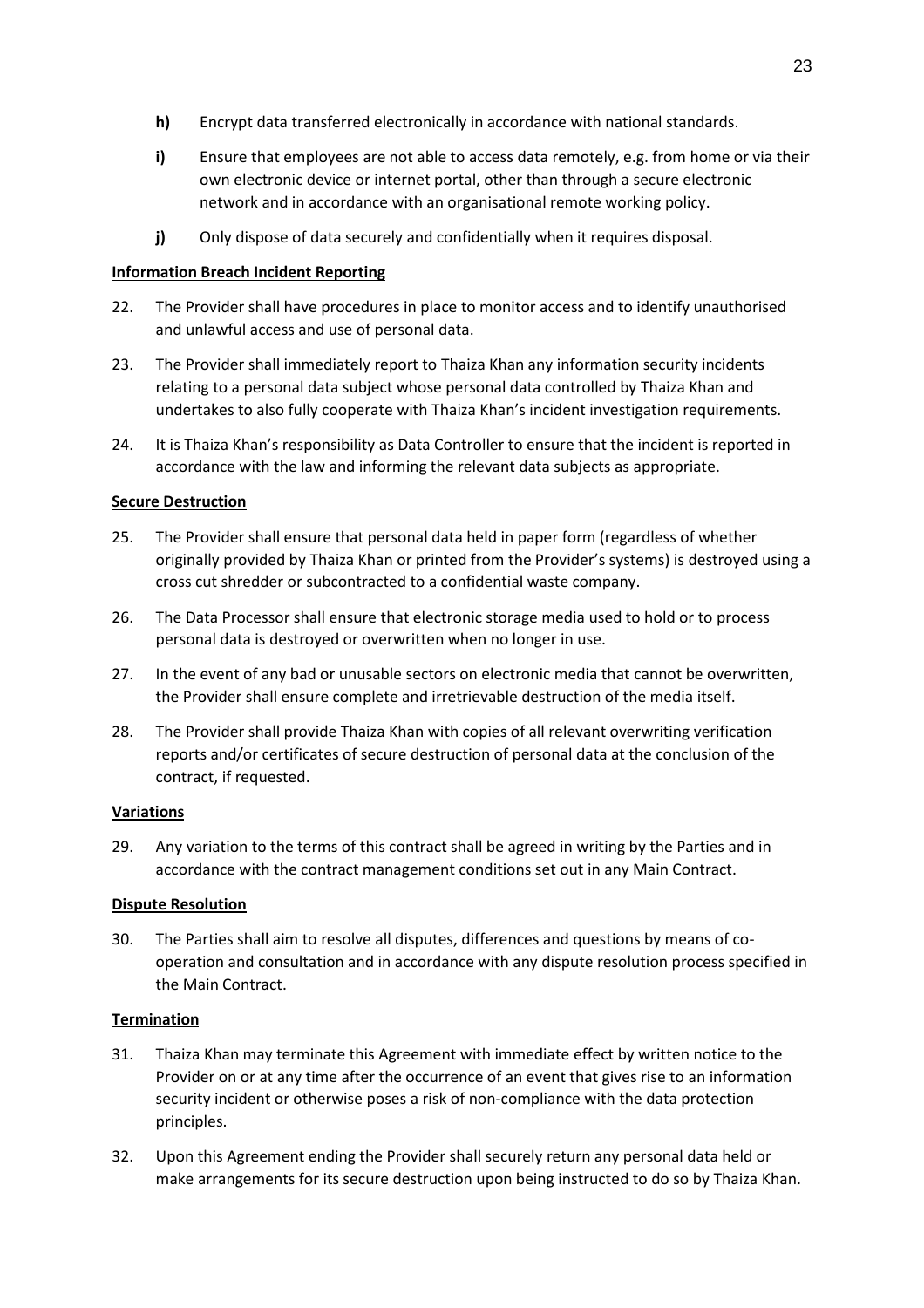## **Privacy Notice**

I will take all possible steps to protect your personal information. I am determined to do nothing that would infringe your rights or undermine your trust. This Privacy Notice describes the information I collect about you, how it is used and shared, and your rights regarding it.

## **Privacy Notice for Data Subjects under Article 13 GDPR**

This Privacy Notice applies to data subjects who have sent me their personal data.

## **Privacy Notice for Data Subjects under Article 14 GDPR**

This Privacy Notice applies to data subjects who have not sent me their personal data but where I have received that personal data via a third party.

# **Data Controller**

I am registered with the ICO as a Data Controller for the personal data that I hold and process as a barrister. My registered address is Chambers of Stephen Hockman QC, 6 Pump Court, Temple, London, EC4Y 7AR and my ICO registration number is ZA008244

# **Data Collection**

All the information that I hold about you is provided to or gathered by me in the course of a case and/or proceedings and/or for another reason connected to my practice as a barrister. If you have instructed me via a solicitor, your solicitor and I are Joint Data Controllers and we will tell you why we need the information and how we will use it. If you have instructed me via direct access or have not instructed me to represent you, I will be the applicable Data Controller and I will tell you why I need the information and how I will use it

I collect and process both personal data and special categories of personal data as defined in the GDPR. This includes:

- Names
- $\Box$  Emails
- D Phone numbers
- Addresses
- D Payment or bank details
- $\Box$  Dates of birth
- $\Box$  Location details
- □ Financial information
- Medical Records
- $\Box$  Criminal Records

### **Lawful Basis for Processing**

The GDPR requires all organisations that process personal data to have a Lawful Basis for doing so. The Lawful Bases identified in the GDPR are: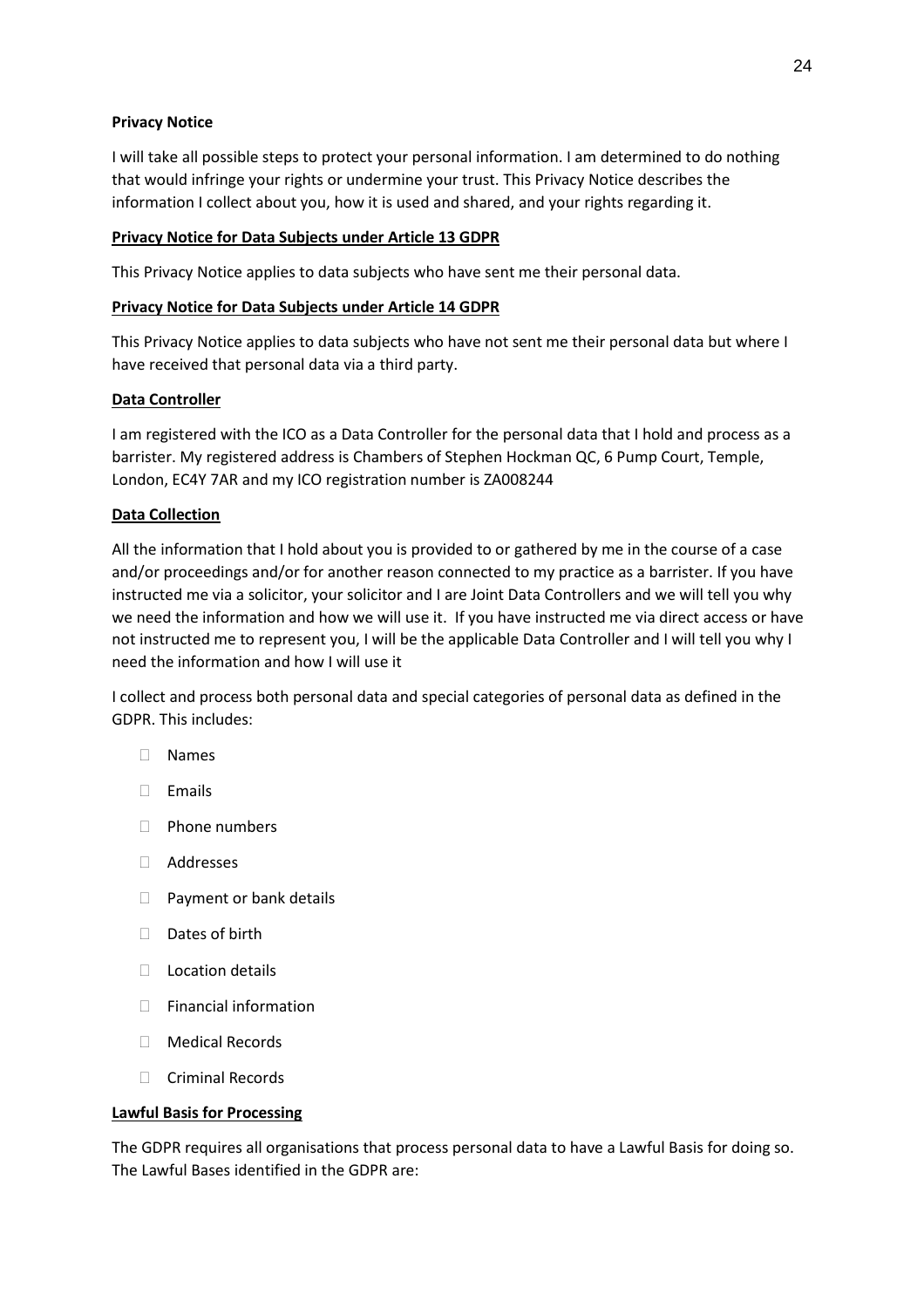- $\Box$  Consent of the data subject
- $\Box$  Performance of a contract with the data subject or to take steps to enter into a contract
- $\Box$  Compliance with a legal obligation
- $\Box$  To protect the vital interests of a data subject or another person
- $\Box$  Performance of a task carried out in the public interest or in the exercise of official authority vested in the controller
- $\Box$  The legitimate interests of the data controller, or a third party, except where such interests are overridden by the interests, rights or freedoms of the data subject

Examples of legitimate interests include:

- $\Box$  Where the data subject is a client or in the service of the controller
- $\Box$  Transmission within a group of undertakings for internal administrative purposes
- $\Box$  Processing necessary to ensure network and information security, including preventing unauthorised access
- $\Box$  Processing for direct marketing purposes, or to prevent fraud
- $\Box$  Reporting possible criminal acts or threats to public security

The Lawful Basis on which I will process your data is that of my legitimate interests and my legitimate interests are, variously as the case may be:

- $\Box$  That I need to process your personal data as you are my lay client and I cannot represent you without processing your personal data.
- $\Box$  That you are a potential client and I need to process your personal data to market to you or to engage with you with a view to you becoming my client.
- $\Box$  That you are part of an instructing body or professional client such as a firm of solicitors or instructing department, and I cannot be instructed by you without processing your personal data.
- $\Box$  That you are a member, employee, contractor, staff member, pupil or mini-pupil of Chambers, or a prospective member of any of those classes of person, and I need to process your personal data in order to facilitate that relationship.
- $\Box$  That you are an opponent on a case, an employee of the Courts or another tribunal, a witness, family member or friend or other contact of my client, a judge or other decision maker, a member of a regulatory body such as the BSB, a member of the Bar Council, or any other third party of any other description whose personal data I will process for any reason howsoever connected to my practice, and in each case I will need to process your personal data in order to operate as a barrister.

### **Use**

I use your information to:

 $\Box$  Provide legal advice and representation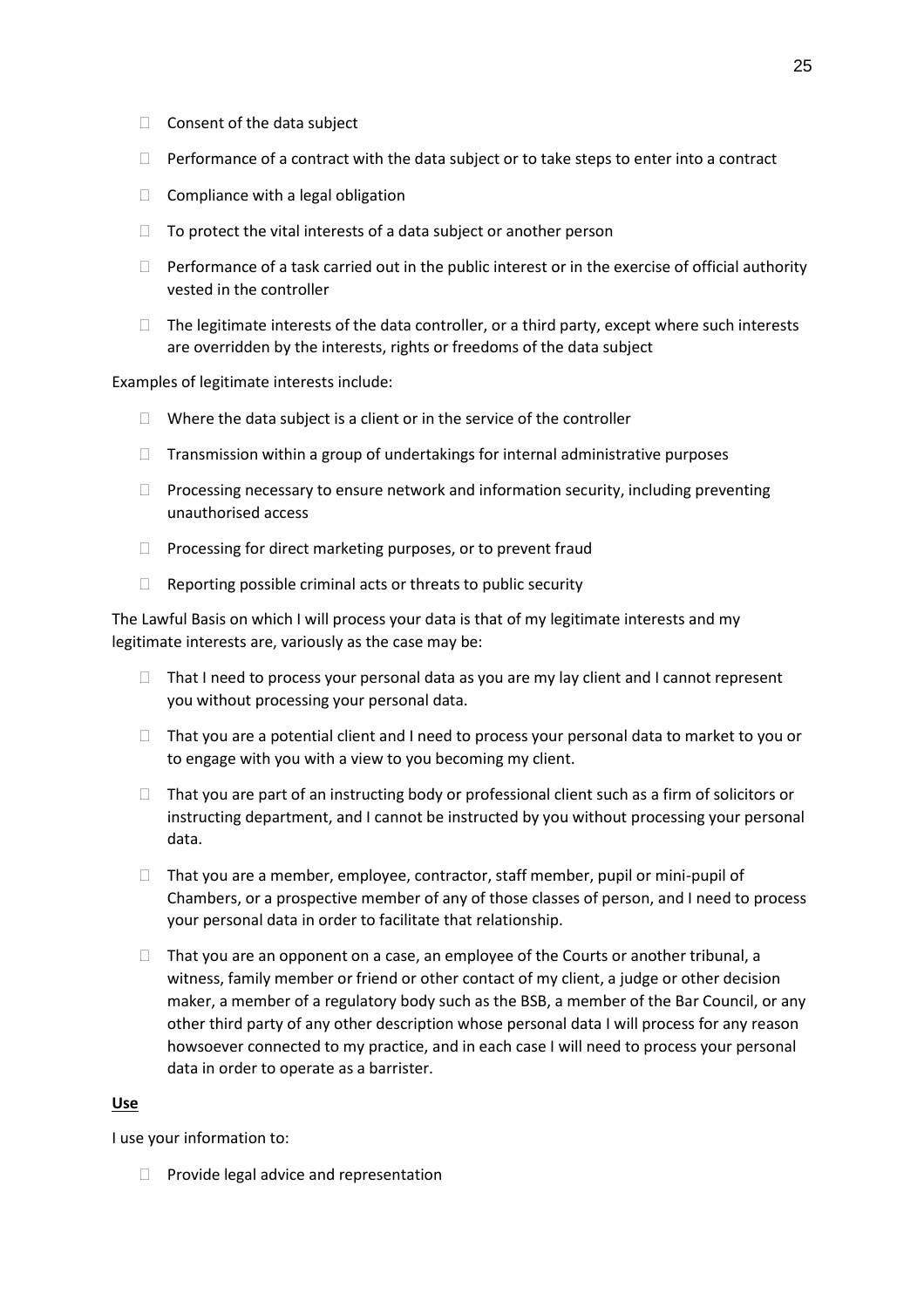- $\Box$  Assist in training pupils and mini-pupils
- $\Box$  Investigate and address your concerns
- $\Box$  Communicate with you about news, updates and events
- $\Box$  Investigate or address legal proceedings relating to your use of my services/products, or as otherwise allowed by applicable law
- $\Box$  Make statutory returns as required by HMRC, the BSB or any other body

I do not use automated decision-making in the processing of your personal data.

### **Sharing**

I may share your personal data with:

- $\Box$  Instructing solicitors or departments
- $\Box$  Pupils or mini-pupils under my training or under the training of other members of Chambers
- □ Other members of my Chambers
- **Opposing counsel**
- $\Box$  My Chambers management and staff who provide administrative services such as clerks
- $\Box$  The Bar Standards Board or other regulatory body or legal advisors in the event of a dispute or other legal matter
- $\Box$  Law enforcement officials, government authorities, or other third parties to meet my legal obligations
- $\Box$  Publicly by way of marketing or advertisement where your case has been published in a law report or otherwise
- $\Box$  Judicial appointment bodies or legal rankings services
- $\Box$  Service providers carrying out services for me, such as ICT or internet service providers

# **Transfers Outside the UK**

[I transfer personal data to third countries or international organisations using identified safeguards because I need to do so in order to operate a cloud computing data storage model for my practice. I may transfer personal data to the USA via Microsoft Corporation using its Microsoft OneDrive and Office products, and I have satisfied myself that Microsoft Corporation is accredited under the US-EU Privacy Shield programme.

I am satisfied that such transferred data is fully protected and safeguarded as required by the GDPR.]

# **Retention**

I retain your personal data while you remain a data subject whose data I have a legitimate interest in processing, unless you ask me to delete it. My Retention and Disposal Policy (see above) details how long I hold data for and how I dispose of it when it no longer needs to be held. I will delete or anonymise your information at your request unless: